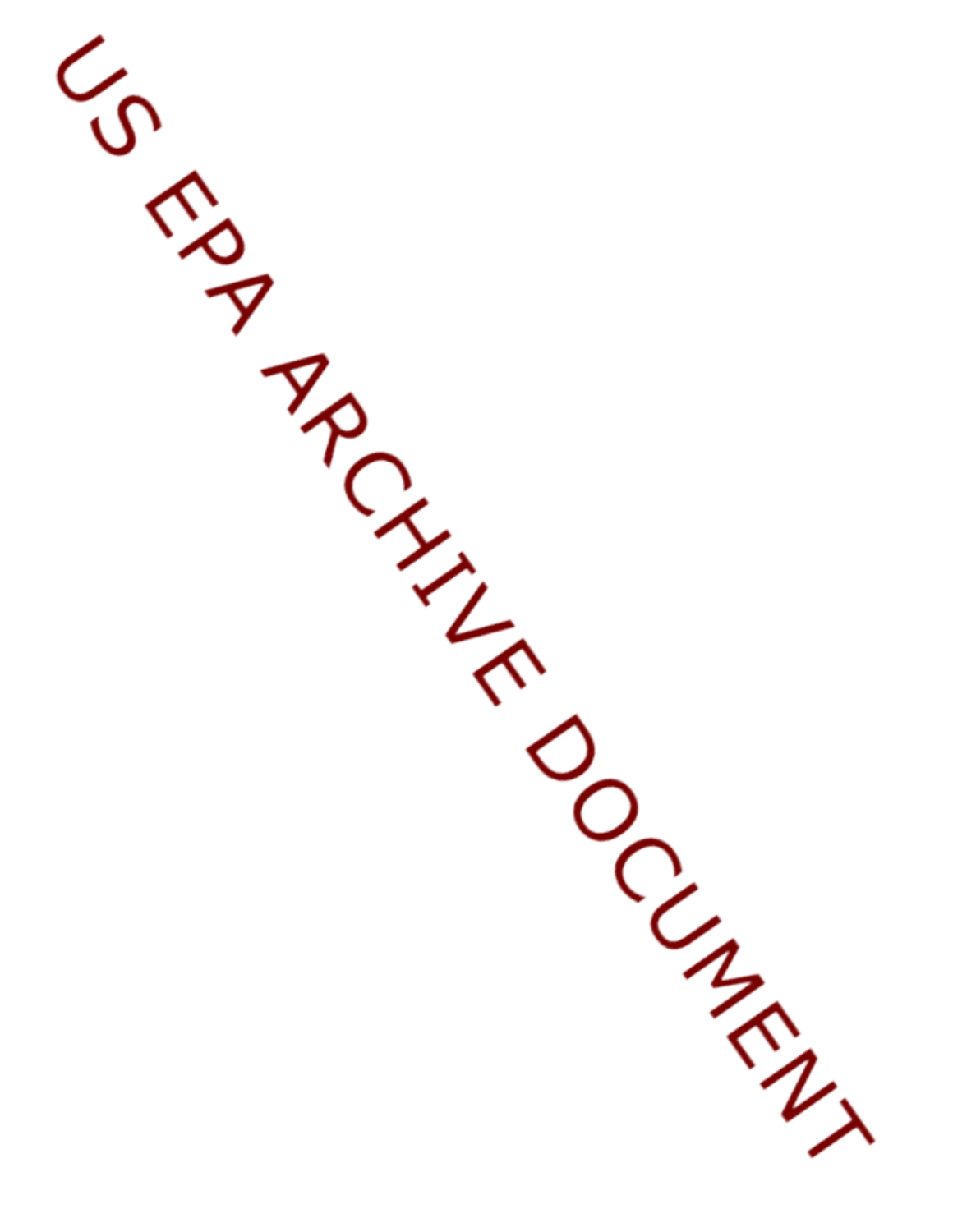# **Environmental Technology Verification Program**  Advanced Monitoring Systems Center

Generic Verification Protocol for Portable Technologies for Detecting Cyanide in Water

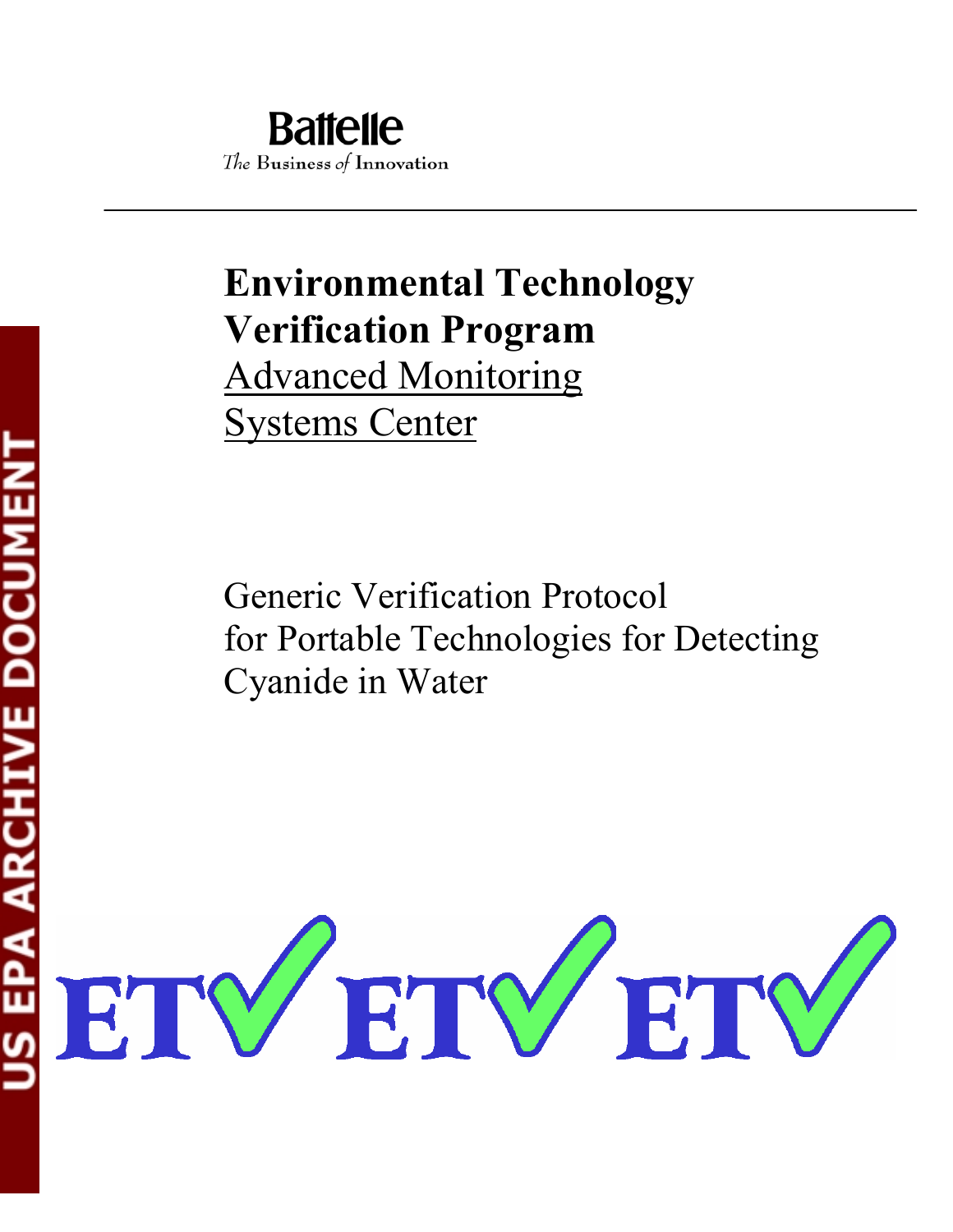### **GENERIC VERIFICATION PROTOCOL**

**for** 

## **PORTABLE TECHNOLOGIES FOR DETECTING CYANIDE IN WATER**

**September 2004** 

**Prepared by** 

**Battelle 505 King Avenue Columbus, OH 43201-2693**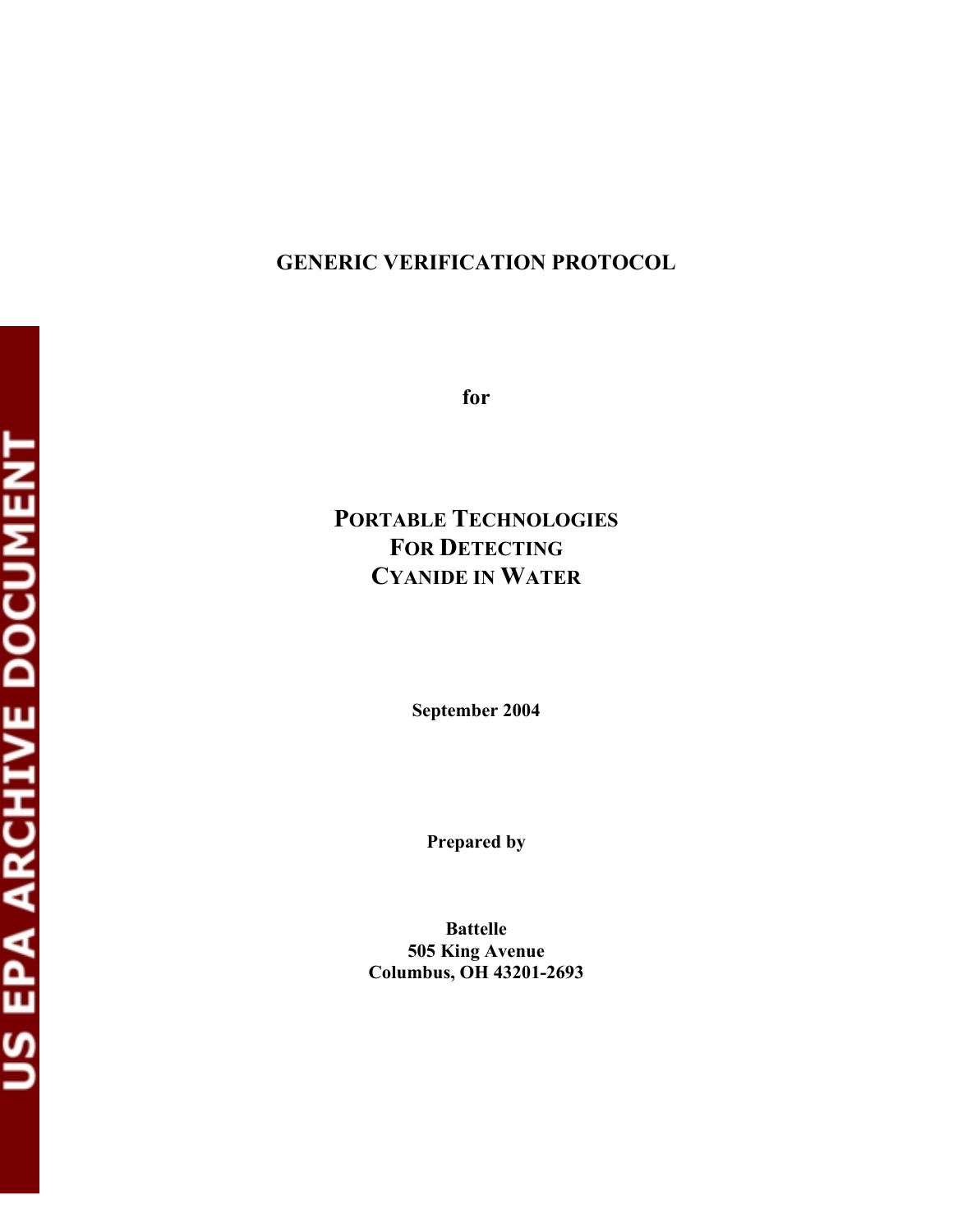#### **FOREWORD**

This generic verification protocol is based upon a peer-reviewed test/quality assurance (QA) plan entitled "Test/QA Plan for Verification of Portable Technologies for Detection of Cyanide in Water (dated January 8, 2003)." The test/QA plan was developed with vendor and stakeholder input by the ETV Advanced Monitoring Systems Center. Peer reviewers for the test/QA plan were Billy Potter, U.S. EPA, National Exposure Research Laboratory; Ricardo DeLeon, Metropolitan Water District of Southern California; William Burrows, U.S. Army Center for Environmental Health Research; and Kenneth Wood, DuPont Corporate Environmental Engineering Group. In preparing this generic verification protocol, specific names of individuals involved, vendor and technology names, test dates, and similar details in the test/QA plan were revised to be generic. The experimental design in the protocol is the same as that in the peer-reviewed test/QA plan.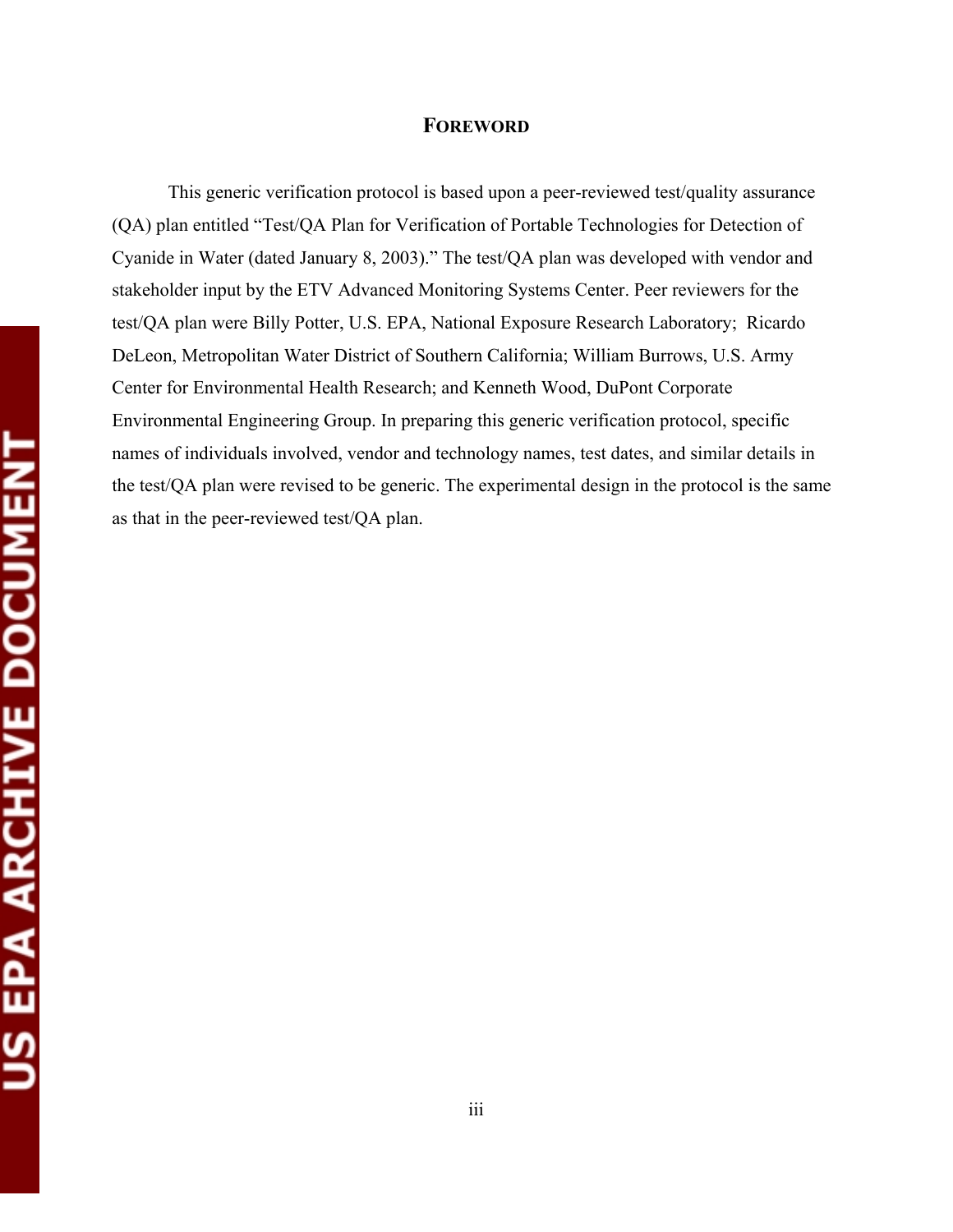# **TABLE OF CONTENTS**

| 3 |  |
|---|--|
|   |  |
|   |  |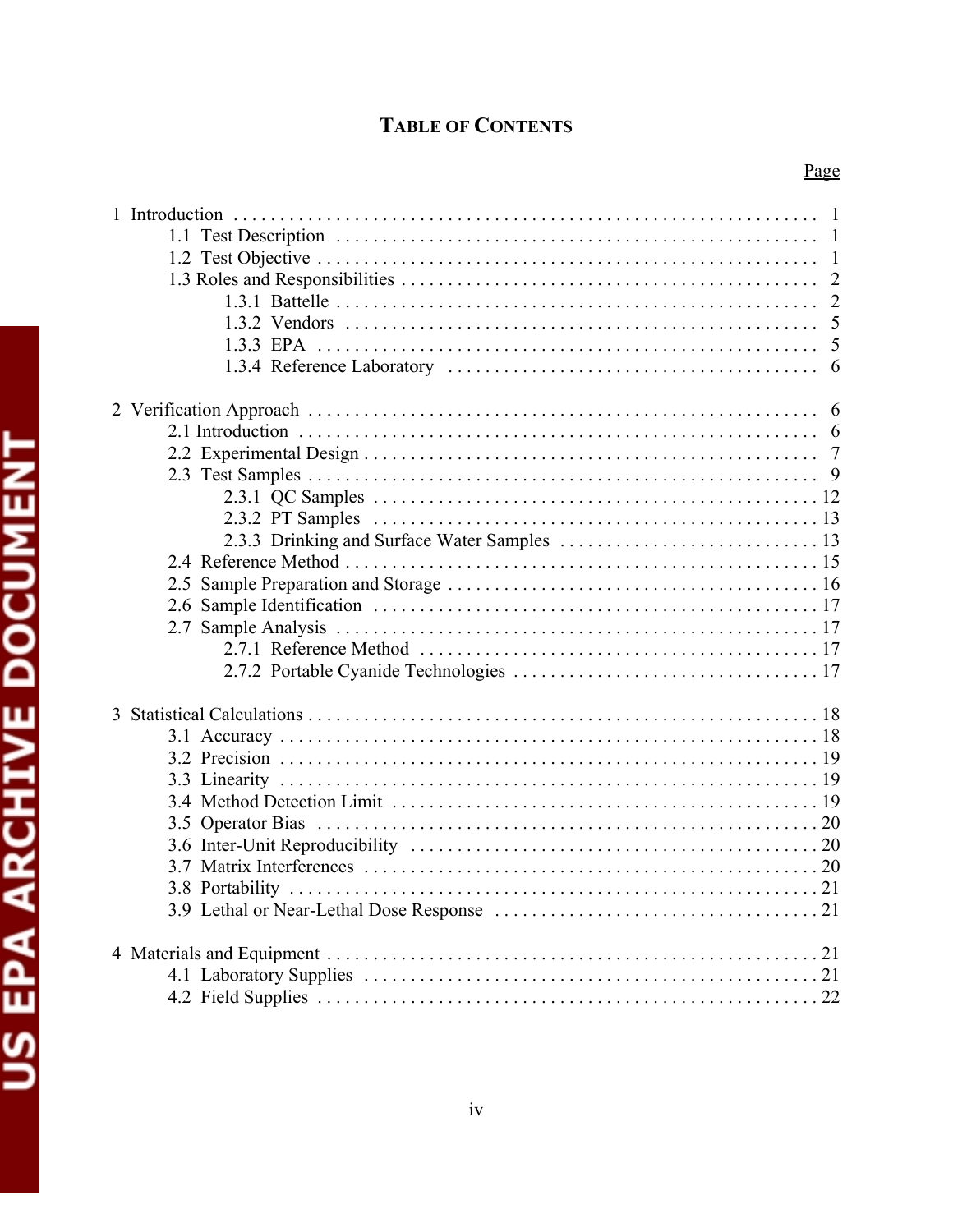# **TABLE OF CONTENTS (CONTINUED)**

| 7.1 Laboratory Standard/Performance Test Sample Preparation  29 |  |
|-----------------------------------------------------------------|--|
|                                                                 |  |
|                                                                 |  |

#### **LIST OF TABLES**

#### **LIST OF FIGURES**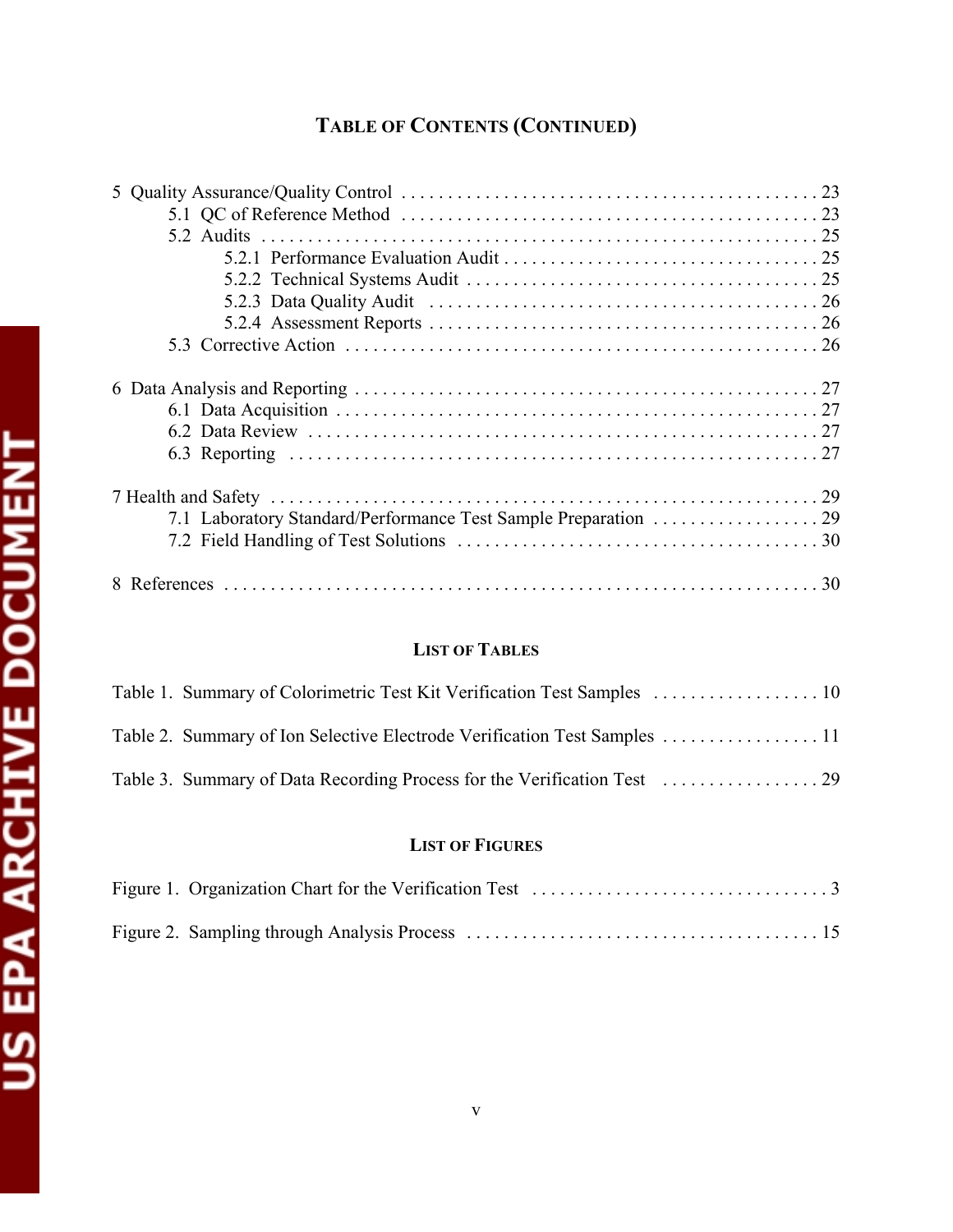# **ACRONYMS**

| AMS         | <b>Advanced Monitoring Systems</b>             |
|-------------|------------------------------------------------|
| <b>ASTM</b> | American Society for Testing and Materials     |
| <b>EPA</b>  | <b>Environmental Protection Agency</b>         |
| <b>ETV</b>  | <b>Environmental Technology Verification</b>   |
| <b>HCl</b>  | hydrogen chloride                              |
| <b>HDPE</b> | high-density polyethylene                      |
| ID          | identification                                 |
| <b>ISE</b>  | ion selective electrode                        |
| KI          | potassium iodide                               |
| L           | liter                                          |
| <b>LFM</b>  | laboratory fortified matrix                    |
| <b>MDL</b>  | method detection limit                         |
| mg          | milligram                                      |
| <b>NaOH</b> | sodium hydroxide                               |
| <b>NIST</b> | National Institute of Standards and Technology |
| PE          | performance evaluation                         |
| PT          | performance test                               |
| QA          | quality assurance                              |
| QC          | quality control                                |
| <b>QCS</b>  | quality control standard                       |
| QMP         | <b>Quality Management Plan</b>                 |
| <b>RB</b>   | reagent blank                                  |
| <b>TSA</b>  | technical systems audit                        |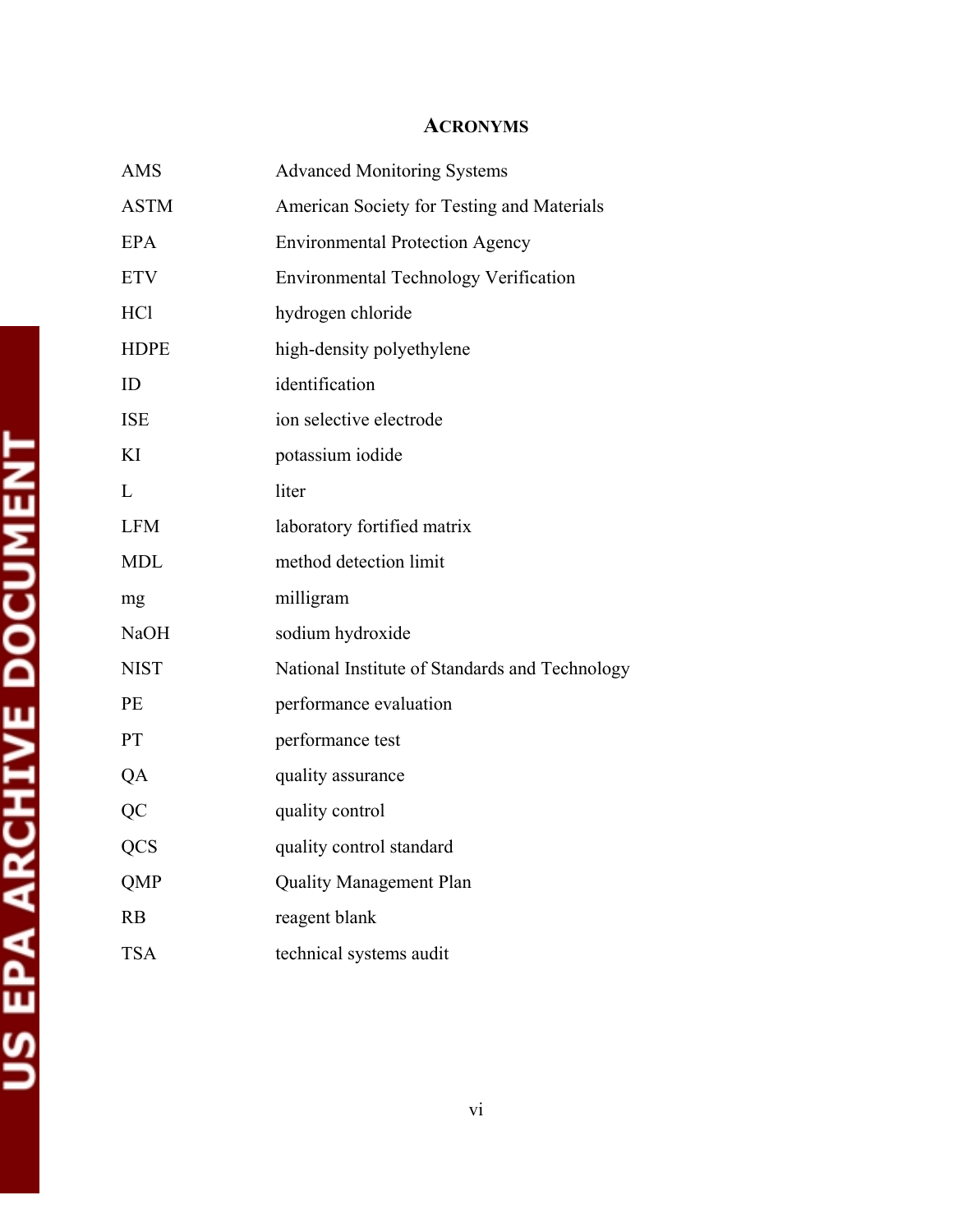#### **1 INTRODUCTION**

#### **1.1 Test Description**

This protocol provides generic procedures for conducting a verification test of portable technologies for detecting cyanide in water. Verification tests are conducted under the auspices of the U.S. Environmental Protection Agency (EPA) through the Environmental Technology Verification (ETV) program. The purpose of ETV is to provide objective and quality-assured performance data on environmental technologies, so that users, developers, regulators, and consultants can make informed decisions about purchasing and applying these technologies.

Verification tests are performed by Battelle, of Columbus, Ohio, which is managing the ETV Advanced Monitoring Systems (AMS) Center through a cooperative agreement with EPA. The scope of the AMS Center covers verification of monitoring technologies for contaminants and natural species in air, water, and soil. In performing verification tests, Battelle follows the procedures specified in this protocol and will comply with the data quality requirements in the "Quality Management Plan (QMP) for the ETV Advanced Monitoring Systems Center."1

#### **1.2 Test Objective**

The objective of the verification test described in this protocol is to quantify the analytical and operational performance characteristics of portable technologies for detecting cyanide in water under a specific set of test conditions. The portable technologies shall be tested to assess their ability to measure cyanide in a variety of quality control (QC), performance evaluation (PE), drinking, and surface water samples. The cyanide technologies may be test kits that record a color change in the presence of cyanide or ion selective electrodes (ISEs).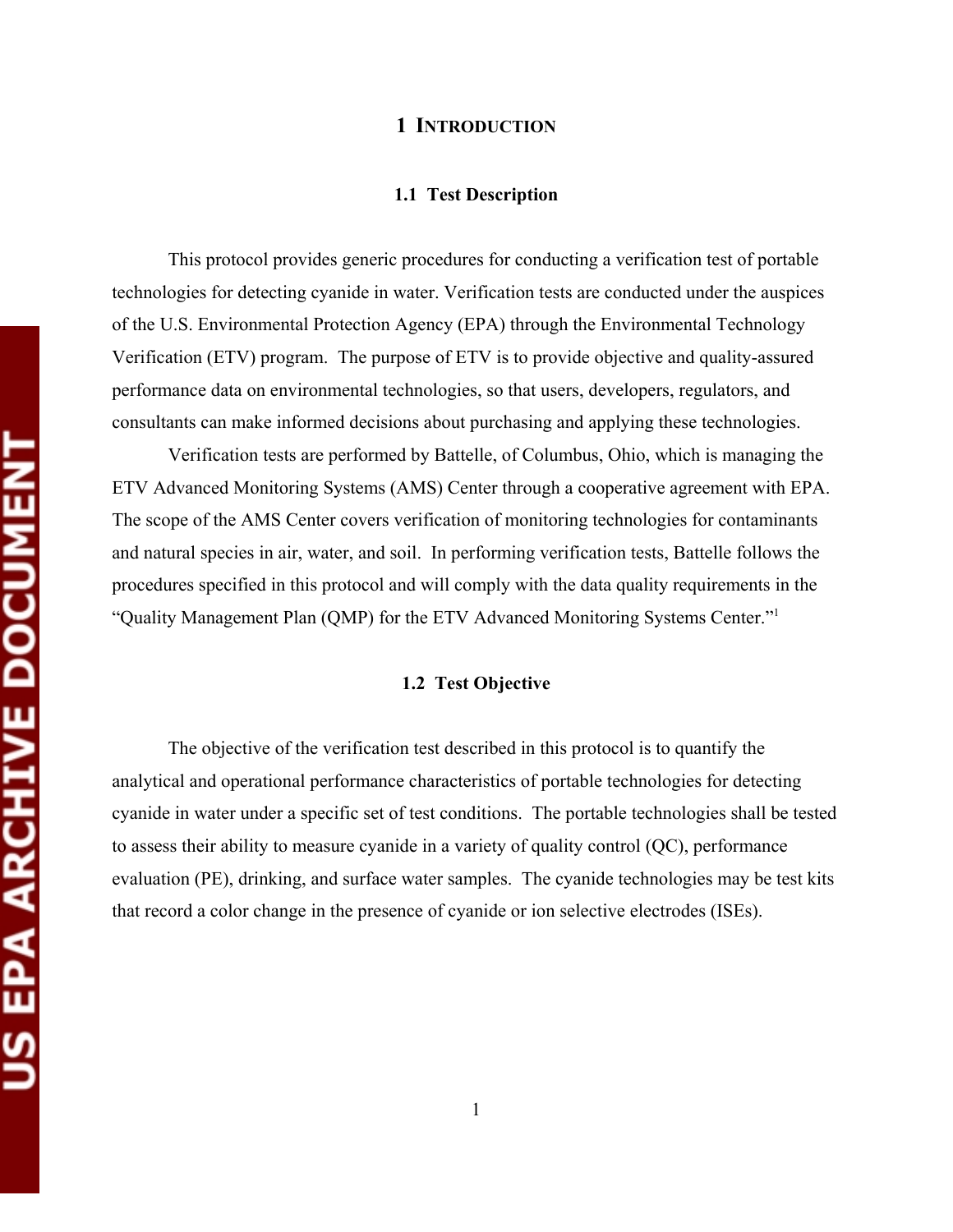#### **1.3 Roles and Responsibilities**

Verification tests are performed by Battelle with the participation of the vendors whose technologies are being verified. The organization chart in Figure 1 shows the responsibilities of individuals from Battelle, the vendor companies, and the EPA. These responsibilities are detailed in the following paragraphs.

#### **1.3.1 Battelle**

The AMS Center's Verification Test Coordinator has overall responsibility for ensuring that the technical, schedule, and cost goals established for the verification test are met. More specifically, the Verification Test Coordinator will:

- Assemble a team of qualified technical staff to conduct the verification test
- Direct the team in performing the verification test in accordance with this protocol
- Ensure that all procedures specified in this protocol and the QMP are followed
- Prepare and revise the draft verification reports and verification statements in response to reviewers' comments
- Respond to any issues raised in assessment reports and audits, including instituting corrective action as necessary
- Coordinate distribution of the verification reports and statements
- Serve as the primary point of contact for vendor representatives
- Ensure that confidentiality of vendor information is maintained.

The Verification Testing Leader for the AMS Center provides technical guidance and oversees the various stages of verification testing. The Verification Testing Leader will:

• Support the Verification Test Coordinator in organizing the test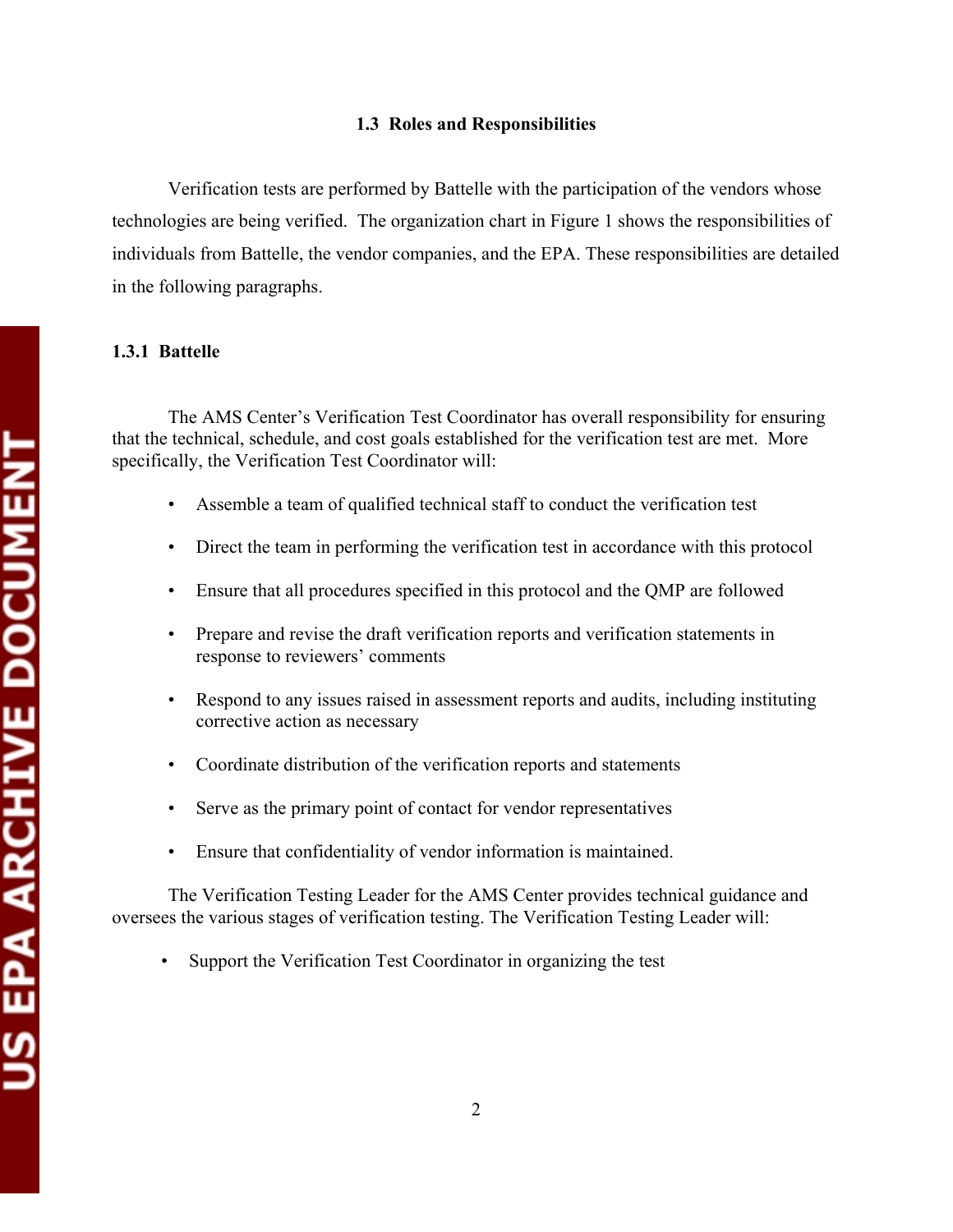

**Figure 1. Organization Chart for the Verification Test**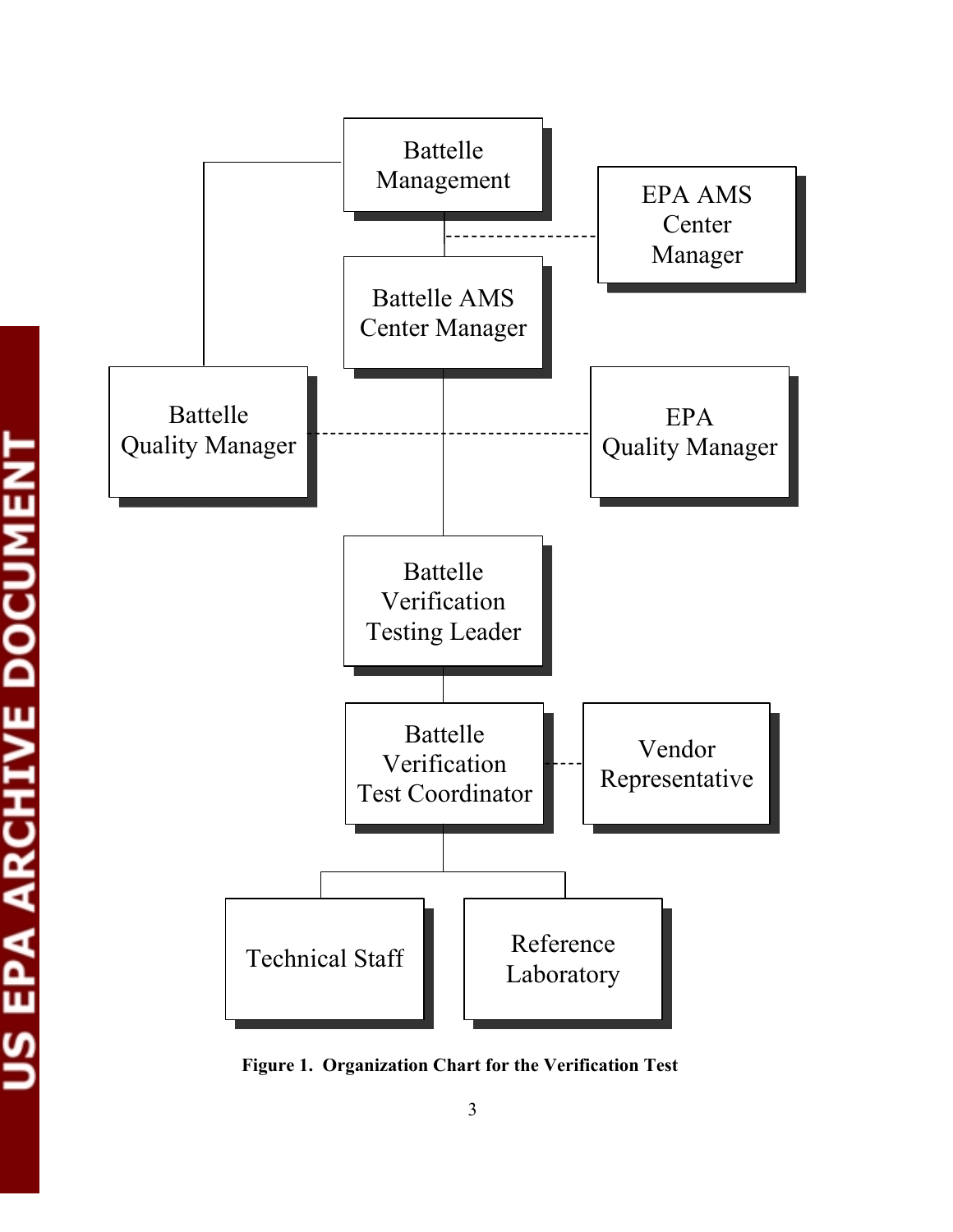• Review the draft verification reports and statements.

The Battelle AMS Center Manager will:

- Review the draft verification reports and verification statements
- Ensure that necessary Battelle resources, including staff and facilities, are committed to the verification test
- Ensure that vendor confidentiality is maintained
- Support the Verification Test Coordinator in responding to any issues raised in assessment reports and audits
- Maintain communication with EPA's technical and quality managers
- Facilitate a stop work order if Battelle or EPA quality assurance (QA) staff discovers adverse findings.

Technical and temporary staff will test the technologies. Their responsibilities include:

- Assisting in the collection of samples
- Analyze samples for the verification test as described in this protocol.

The Battelle Quality Manager will:

- Conduct a quality review of reference laboratory documentation
- Conduct a technical systems audit (TSA) once during the verification test
- Audit at least 10% of the verification data
- Prepare and distribute an assessment report for each audit
- Verify implementation of any necessary corrective action
- Notify Battelle's AMS Center Manager about the need for a stop work order if self audits indicate that data quality is being compromised
- Provide a summary of the QA/QC activities and results for the verification reports
- Review the draft and final verification reports and statements
- Have overall responsibility for ensuring that this protocol is followed.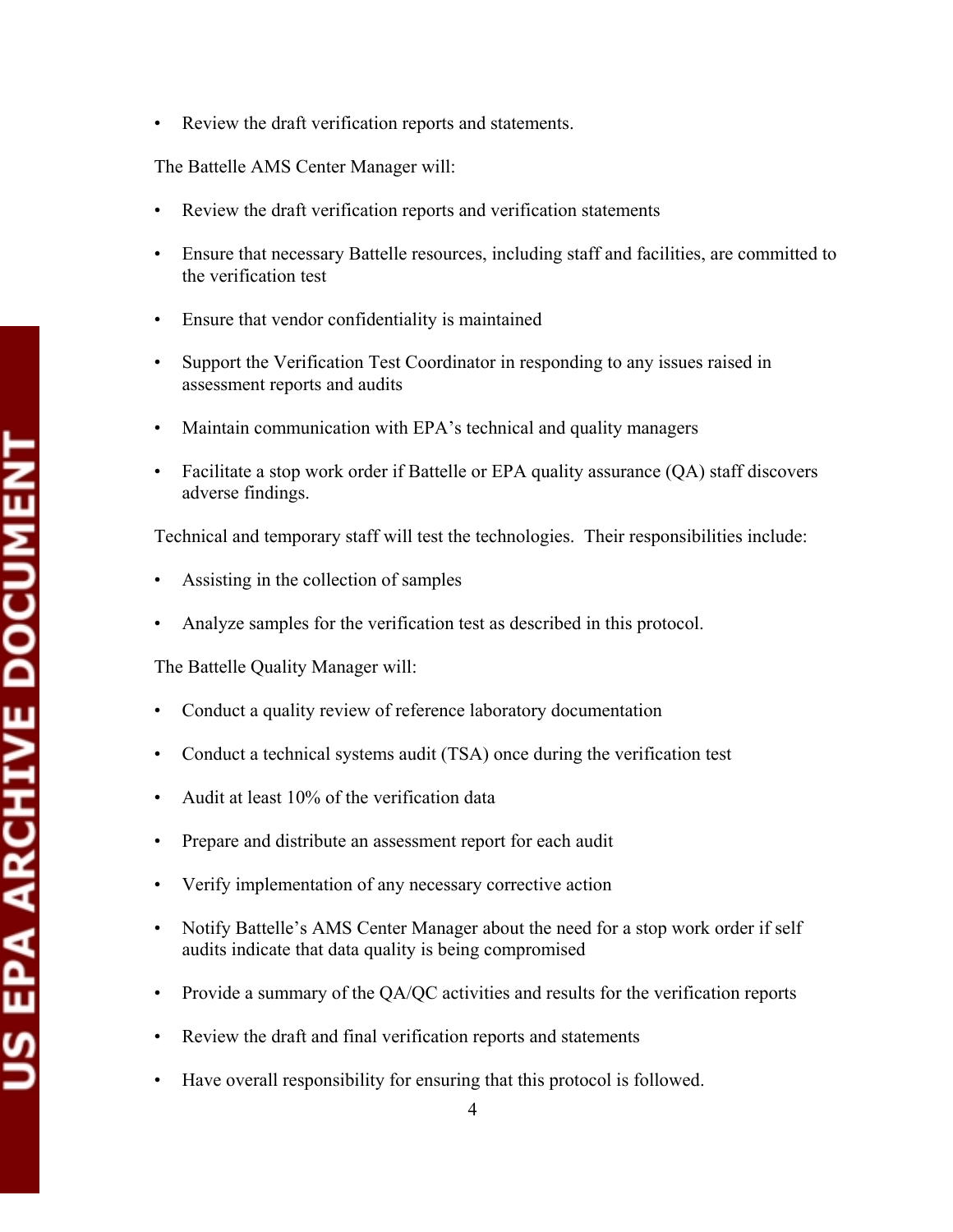#### **1.3.2 Vendors**

Vendor representatives will:

- Provide two off-the-shelf models of the technology to be verified for the duration of the verification test
- As desired, familiarize Battelle personnel on the operation and maintenance of the technology prior to testing
- If desired, provide a representative to operate the technologies during the verification test
- Review their respective draft verification report and statement.

#### **1.3.3 EPA**

EPA's AMS Center Quality Manager will:

- Direct the performance, at the EPA's discretion, of external TSAs during the verification test
- Notify the EPA AMS Center Manager of the need for a stop work order if the external audit indicates that data quality is being compromised
- Prepare and distribute an assessment report summarizing results of the external audit, if one is performed
- Review the draft verification reports and statements.

EPA's AMS Center Manager will:

- Notify the Battelle AMS Center Manager of the need for a stop work order if the external audit indicates that data quality is being compromised
- Review the draft verification reports and statements
- Oversee the EPA review process of the verification reports and statements
- Coordinate the submission of verification reports and statements for final EPA approval.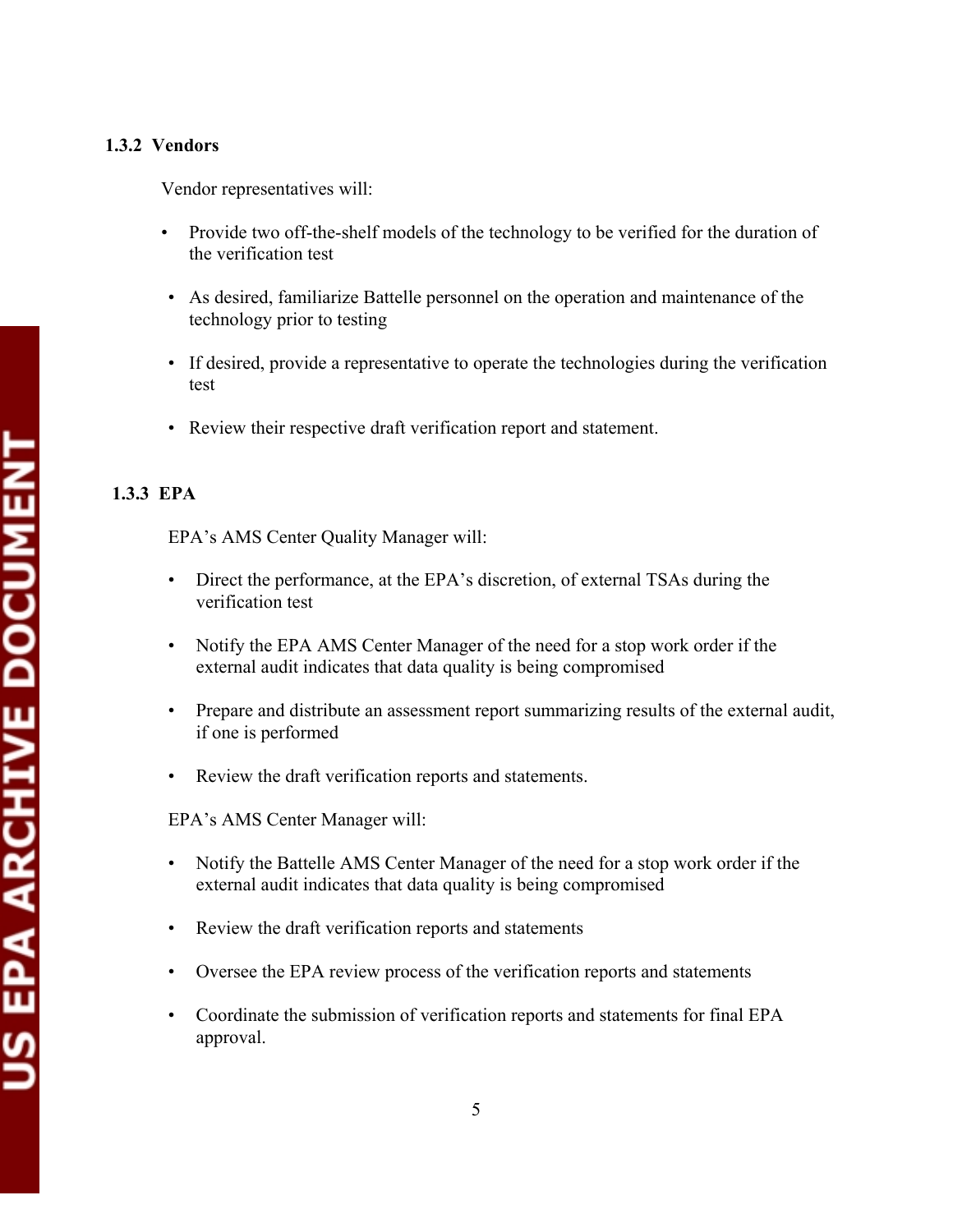#### **1.3.4 Reference Laboratory**

Analytical laboratories at Battelle, a subcontractor, and/or a partnering organization will serve as a reference laboratory to:

- Perform reference analyses of all test and QA samples of unknown concentrations
- Submit the results of the reference analyses in an agreed-upon format to the Verification Test Coordinator.

To be selected to perform the reference analyses during the verification test, a commercial laboratory or a partnering organization will demonstrate its competence to perform the needed cyanide analysis by providing Battelle with copies of its method/standard operating procedure, QA manual, state government certifications/approvals for cyanide analysis, and staff training records, where available. The Battelle Quality Manager will review these documents. Additionally, Battelle will prepare and blindly submit several samples of potassium cyanide to the laboratory as a proficiency test. Battelle will prepare these samples at concentrations unknown to the prospective laboratory. The laboratory's reported concentrations of the submitted QC standards will need to be within 25% of their known concentrations. If the prospective laboratory does not comply fully with each of the above requirements, another laboratory will be selected and its competence verified in a similar manner.

#### **2 VERIFICATION APPROACH**

#### **2.1 Introduction**

Cyanide is present in various forms in water. Verification tests will focus on detecting the free cyanide ion  $(CN^-)$ , which in this document is referred to as "cyanide." At high doses, this form of cyanide inhibits cellular respiration and, in some cases, can result in death. In drinking and surface water under ambient conditions, cyanide evolves from aqueous hydrogen cyanide, sodium cyanide, potassium cyanide, and other ionic complexes where cyanide is released easily when dissolved in water. Because of the toxicity of cyanide to humans, the EPA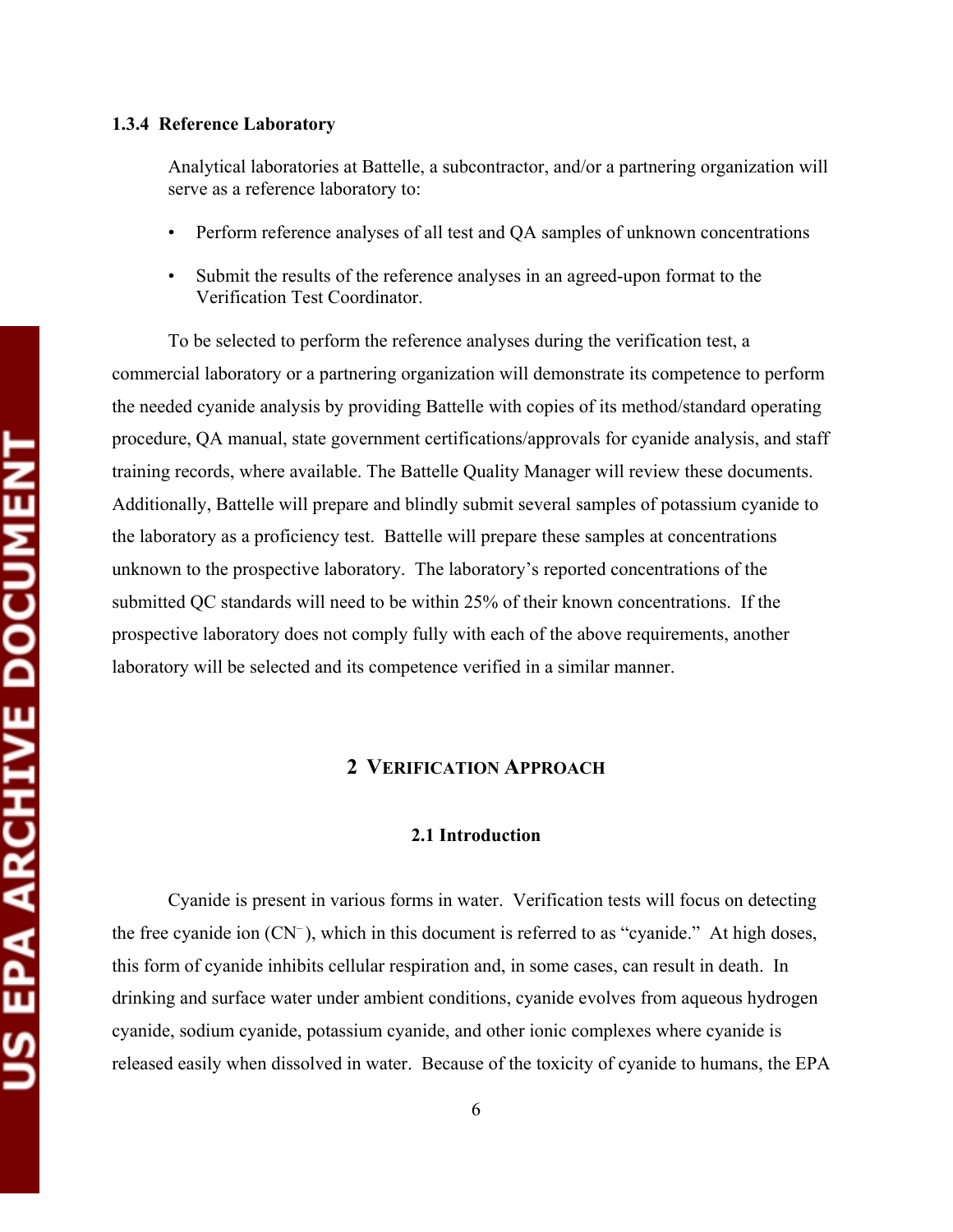has set 0.2 milligrams per liter (mg/L) as the maximum concentration of cyanide that can be present in drinking water.

EPA Method 335.1, "Cyanides Amenable to Chlorination,"2 shall be used as the reference method to verify the portable cyanide technologies. This method measures the concentration of the cyanide ion in water samples under ambient conditions.

Portable cyanide technologies (colorimetric test kits or ISEs) shall analyze prepared, surface, and drinking water samples. The results shall be compared to those from the reference method, and the technologies shall be evaluated in terms of

- **Accuracy**
- **Precision**
- **Linearity**
- Method detection limit
- Operator bias (test kits only)
- Inter-unit reproducibility
- Matrix interferences
- Portability
- Response of analyzer at cyanide concentrations dangerous to human health (lethal/near lethal dose)
- Sample throughput
- Ease of use and reliability.

#### **2.2 Experimental Design**

The verification test shall involve challenging the technologies with a variety of test samples, including sets of drinking and surface water samples representative of those likely to be analyzed using these technologies. All samples shall be analyzed by the technologies being verified and by a standard reference method.

The results from the technologies shall be compared to those from the reference method to quantitatively assess accuracy, linearity, and detection limit. Multiple aliquots of each test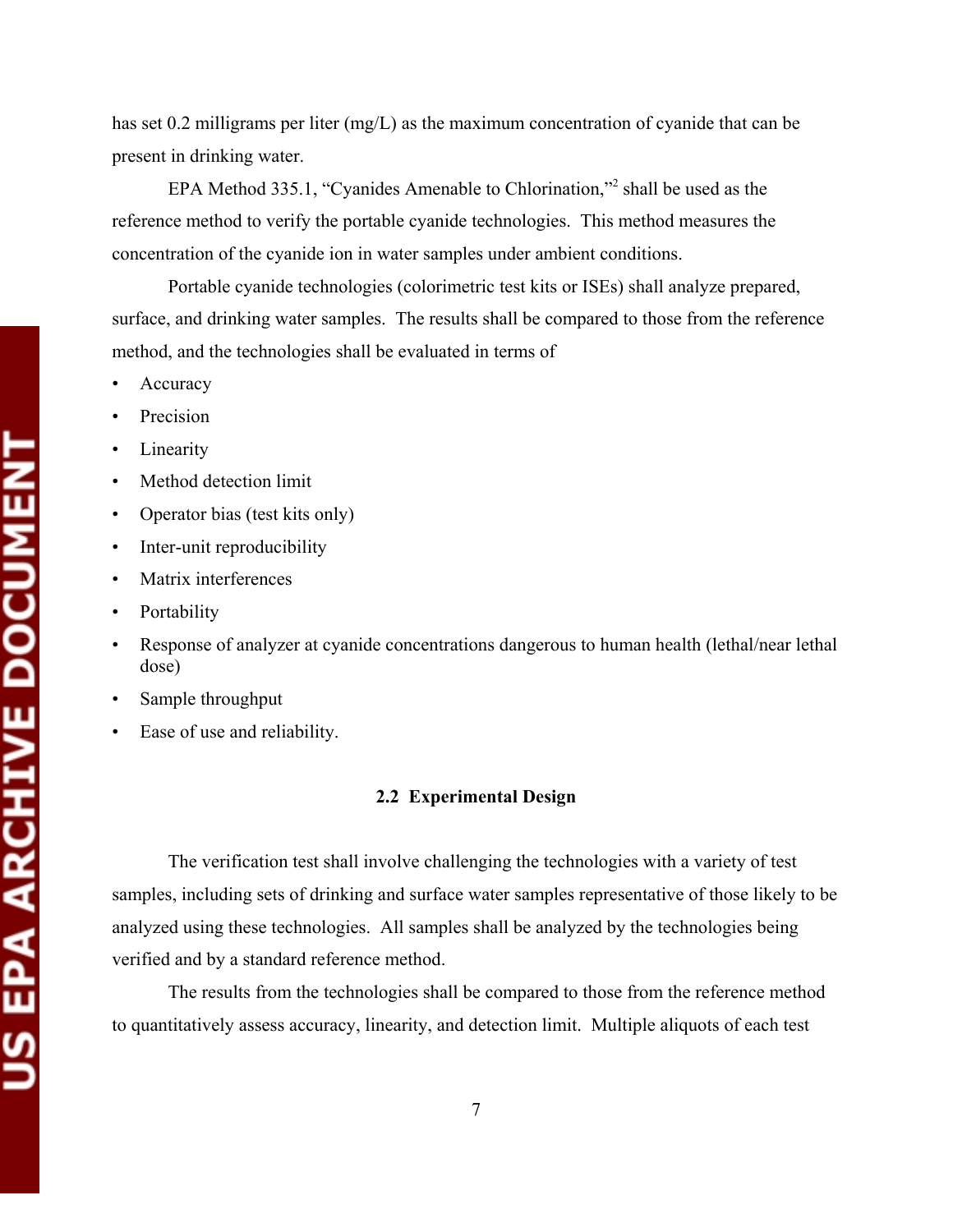sample shall be analyzed separately to assess precision of both the technologies being verified and the reference method.

Technologies designed for use by nontechnical operators (colorimetric test kits only) shall be tested independently by two separate operators (technical and nontechnical) to determine operator bias on analyzer performance. The vendor shall have the option of providing a representative or of familiarizing Battelle staff to serve as the technical operator. The nontechnical staff operator shall have little prior knowledge of the analyzer being verified and little or no previous laboratory experience. Both operators shall analyze all of the test samples. Each operator shall manipulate the water samples and reagents to generate a solution that can be probed photometrically. Then, each operator shall analyze that solution using both units of a given vendor's analyzer. More than one technical and/or nontechnical operator may be used by Battelle. The operators shall be uniquely identified in the verification report so it is clear which operator produced what data. The performance of two units of each portable cyanide technology shall be verified. Results for the two units shall be reported and compared to assess unit-to-unit reproducibility.

Matrix interferences shall be assessed by separately evaluating accuracy, precision, and linearity on distinctly different sample matrices, such as samples prepared in pure water with varying cyanide concentrations and drinking and surface water samples both spiked with cyanide and left unspiked. Sample throughput shall be estimated based on the time required to analyze a sample set. Performance parameters, such as ease of use and reliability, shall be based on documented observations of the operators and Verification Test Coordinator. Each analyzer shall be used in a field environment, as well as in a laboratory setting, to assess the impact of field conditions on performance.

Because cyanide is particularly toxic, ETV stakeholders and other end users of these technologies are interested in their response when the cyanide is present in drinking water at lethal and near-lethal concentrations (>50 mg/L). To address the toxicity of cyanide at lethal and near-lethal concentrations (>50 mg/L), three test samples, prepared in American Society for Testing and Materials (ASTM) Type II water, at concentrations of 50, 100, and 250 mg/L shall be analyzed. While typically the technologies are not designed to quantitatively measure these extreme concentrations, the operators and Verification Test Coordinator shall make qualitative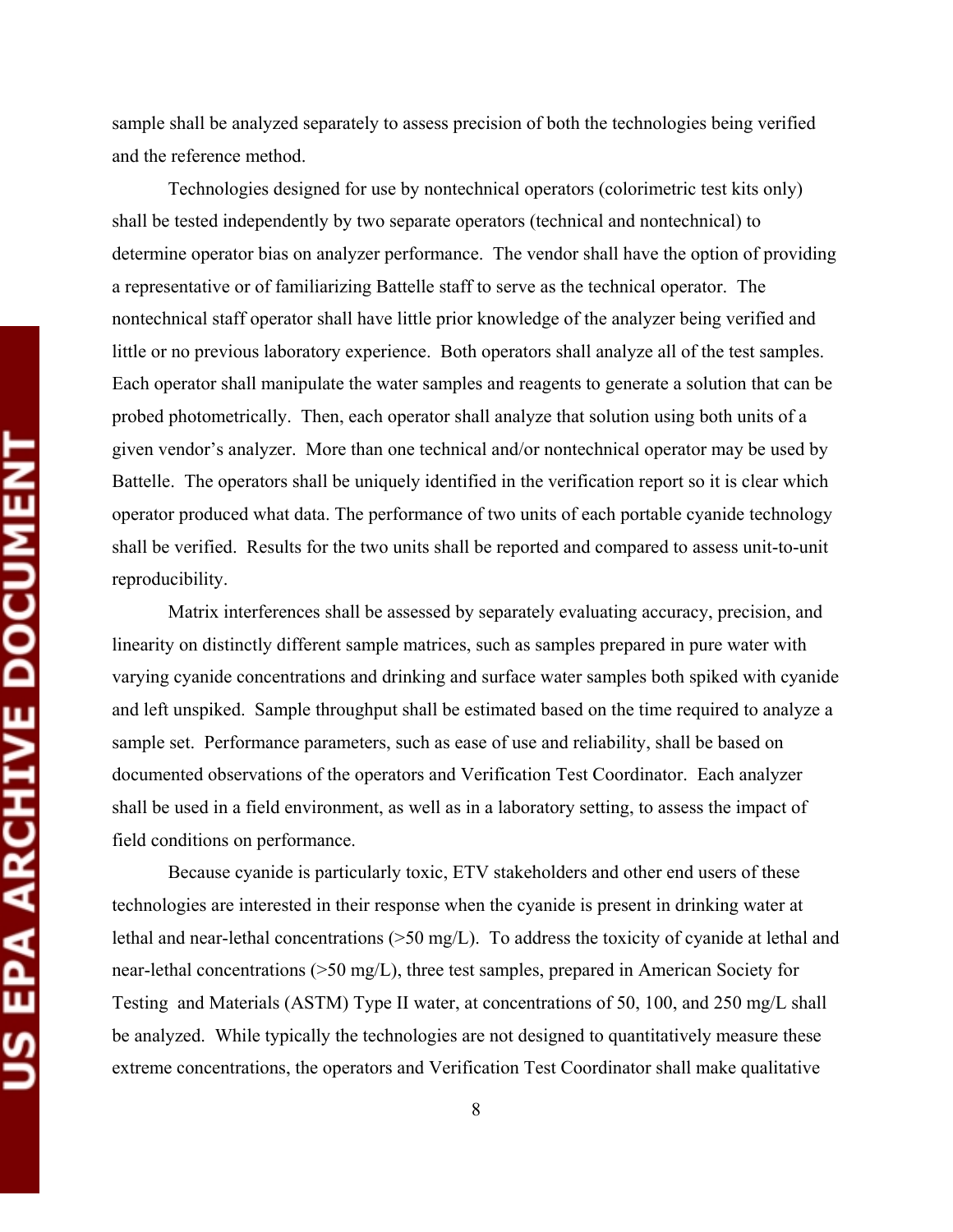observations of their operation while analyzing such samples. Observations of unusual operational characteristics (rate of color change, unusually intense color, unique digital readout, etc.) shall be documented and reported so the end user can be made aware of what analyzer performance characteristics may serve as indicators of lethal or near-lethal concentrations.

The results from each technology shall be reported individually. No direct comparison shall be made between technologies, but each technology shall undergo identical testing so it is convenient for end users to evaluate the ETV testing results.

#### **2.3 Test Samples**

Test samples used in the verification test shall include QC samples, performance test (PT) samples, drinking water, and surface water samples. Table 1 shows the number and type of samples to be analyzed for colorimetric test kits and Table 2 shows the number and type of samples to be analyzed for ISEs. The QC and PT samples will be prepared from purchased standards. The QC sample concentrations will be targeted to the EPA maximum contaminant level in drinking water, which, for cyanide, is 0.2 mg/L. The PT samples will cover the range from 0.03 mg/L to 0.8 mg/L for the colorimetric test kits. The ISEs will be tested with PT samples ranging from 0.03 mg/L to 25 mg/L. The performance of the colorimetric test kits and ISEs also will be evaluated with three samples at concentrations that could be lethal if a volume the size of a typical glass of water was ingested. To evaluate the field portability of the technologies, some of the drinking water samples will be analyzed in a field setting. Other drinking and surface water samples will be shipped to Battelle and analyzed blindly in a laboratory setting. All the samples will be analyzed by both units of each analyzer undergoing testing and by a standard reference method.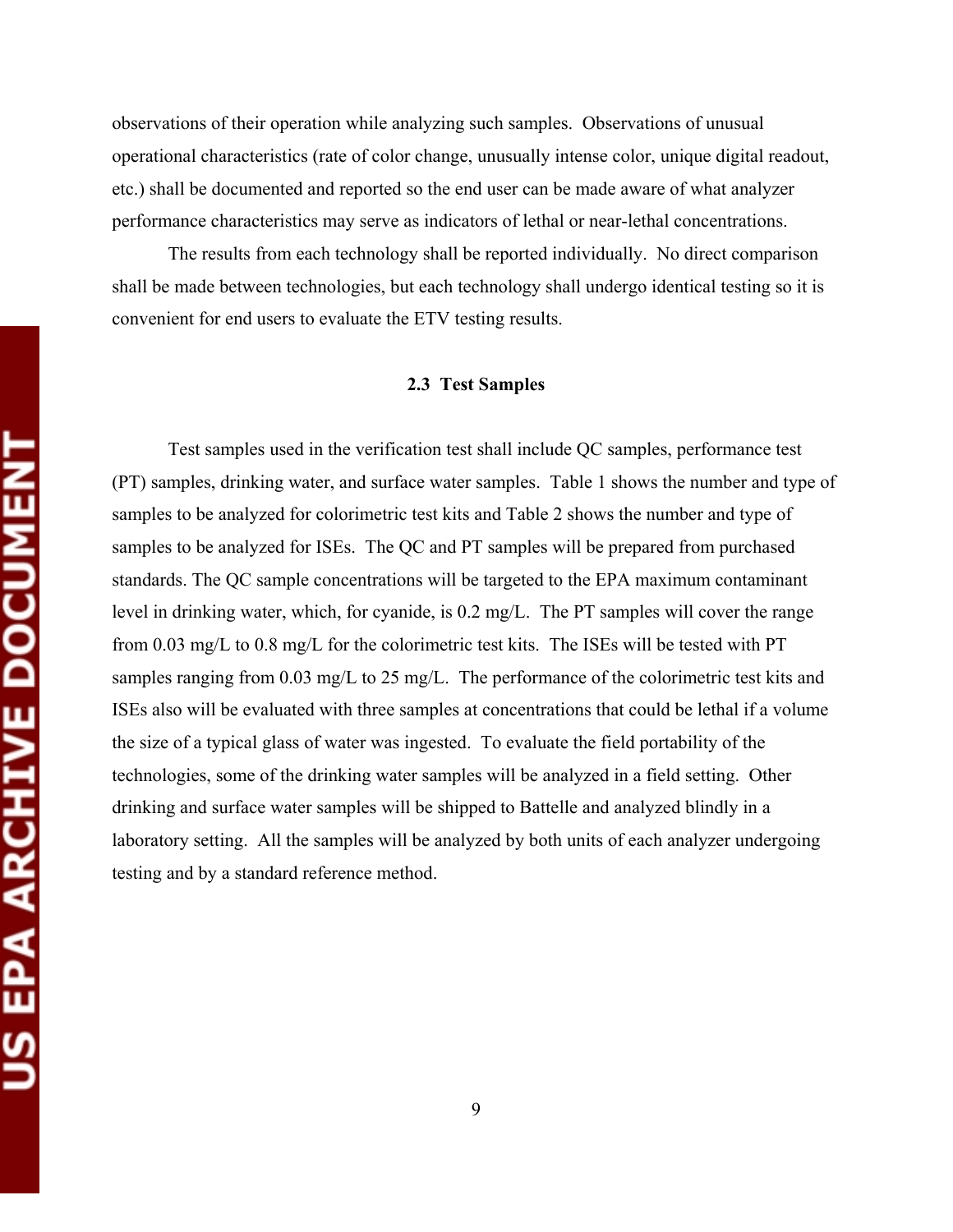| <b>Type of Sample</b>             | <b>Sample Characteristics</b>                      | Concentration         | <b>No. of Samples</b>                |
|-----------------------------------|----------------------------------------------------|-----------------------|--------------------------------------|
|                                   | Reagent blank (RB)                                 | $\sim 0$              | 10% of all                           |
| <b>Quality Control</b>            | Laboratory fortified matrix<br>(LFM)               | $0.200$ mg/L          | 4 per water source<br>(listed below) |
|                                   | Quality control standard (QCS)                     | $0.200$ mg/L          | 10% of all                           |
|                                   | For the determination of method<br>detection limit | $0.100$ mg/ $L^{(a)}$ | $\overline{7}$                       |
| Performance Test                  | Cyanide spike                                      | $0.030$ mg/L          | $\overline{4}$                       |
|                                   | Cyanide spike                                      | $0.100$ mg/L          | $\overline{4}$                       |
|                                   | Cyanide spike                                      | $0.200$ mg/L          | $\overline{4}$                       |
|                                   | Cyanide spike                                      | $0.400$ mg/L          | $\overline{4}$                       |
|                                   | Cyanide spike                                      | $0.800$ mg/L          | $\overline{4}$                       |
|                                   | Cyanide spike                                      | $50.0$ mg/L           | $\overline{4}$                       |
| Lethal /<br>Near-Lethal           | Cyanide spike                                      | $100$ mg/L            | $\overline{4}$                       |
|                                   | Cyanide spike                                      | $250$ mg/L            | 4                                    |
|                                   | Reservoir source                                   | Background            | 4 <sup>(a)</sup>                     |
| <b>Surface Water</b>              |                                                    | $0.200$ mg/L LFM      | $\overline{4}$                       |
|                                   | River source                                       | Background            | 4 <sup>(a)</sup>                     |
|                                   |                                                    | $0.200$ mg/L LFM      | 4                                    |
|                                   | Northwestern U.S.                                  | Background            | $1^{(a)}$                            |
|                                   |                                                    | $0.200$ mg/L LFM      | $\overline{4}$                       |
|                                   | Southwestern U.S.                                  | Background            | 1 <sup>(a)</sup>                     |
|                                   |                                                    | $0.200$ mg/L LFM      | $\overline{4}$                       |
| Drinking Water<br>from Around the | Midwestern U.S.                                    | Background            | 1 <sup>(a)</sup>                     |
| U.S.                              |                                                    | $0.200$ mg/L LFM      | $\overline{4}$                       |
|                                   | Southeastern U.S.                                  | Background            | 1 <sup>(a)</sup>                     |
|                                   |                                                    | $0.200$ mg/L LFM      | $\overline{4}$                       |
|                                   | Northeastern U.S.                                  | Background            | 1 <sup>(a)</sup>                     |
|                                   |                                                    | $0.200$ mg/L LFM      | $\overline{4}$                       |
|                                   | Residence with city water                          | Background            | 6                                    |
| Residential                       |                                                    | $0.200$ mg/L LFM      | 12                                   |
| Drinking Water                    | Residence with well water                          | Background            | 6                                    |
|                                   |                                                    | $0.200$ mg/L LFM      | 12                                   |

**Table 1. Summary of Colorimetric Test Kit Verification Test Samples** 

(a) Additional analysis may be required (see Section 2.3.3).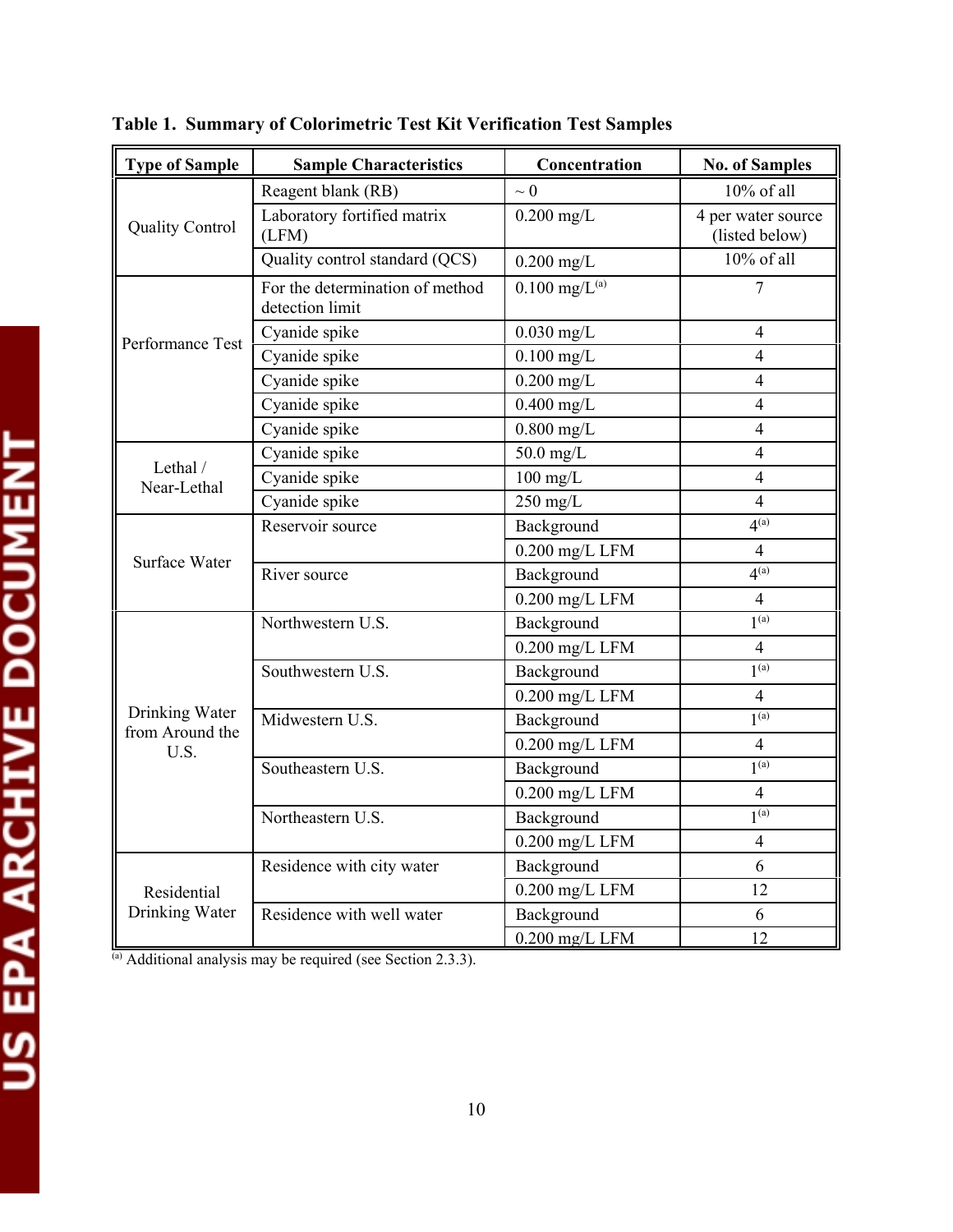| <b>Type of Sample</b>             | <b>Sample Characteristics</b>                      | Concentration    | <b>No. of Samples</b>                |
|-----------------------------------|----------------------------------------------------|------------------|--------------------------------------|
|                                   | RB                                                 | $\sim 0$         | 10% of all                           |
| <b>Quality Control</b>            | <b>LFM</b>                                         | $0.200$ mg/L     | 4 per water source<br>(listed below) |
|                                   | <b>QCS</b>                                         | $0.200$ mg/L     | 10% of all                           |
|                                   | For the determination of<br>method detection limit | $0.100$ mg/L     | 7                                    |
|                                   | Cyanide spike                                      | $0.030$ mg/L     | $\overline{4}$                       |
|                                   | Cyanide spike                                      | $0.100$ mg/L     | $\overline{4}$                       |
| Performance Test                  | Cyanide spike                                      | $0.200$ mg/L     | $\overline{4}$                       |
|                                   | Cyanide spike                                      | $0.400$ mg/L     | $\overline{4}$                       |
|                                   | Cyanide spike                                      | $0.800$ mg/L     | $\overline{4}$                       |
|                                   | Cyanide spike                                      | $5.00$ mg/L      | $\overline{4}$                       |
|                                   | Cyanide spike                                      | $15.0$ mg/L      | $\overline{4}$                       |
|                                   | Cyanide spike                                      | 25.0 mg/L        | $\overline{4}$                       |
|                                   | Cyanide spike                                      | $50.0$ mg/L      | $\overline{4}$                       |
| Lethal /<br>Near-Lethal           | $\overline{\text{C}}$ yanide spike                 | $100$ mg/L       | $\overline{4}$                       |
|                                   | Cyanide spike                                      | 250 mg/L         | $\overline{4}$                       |
|                                   | Reservoir source                                   | Background       | $4^{(a)}$                            |
| <b>Surface Water</b>              |                                                    | $0.200$ mg/L LFM | $\overline{4}$                       |
|                                   | River source                                       | Background       | 4 <sup>(a)</sup>                     |
|                                   |                                                    | $0.200$ mg/L LFM | $\overline{4}$                       |
|                                   | Northwestern U.S.                                  | Background       | 1 <sup>(a)</sup>                     |
|                                   |                                                    | $0.200$ mg/L LFM | $\overline{4}$                       |
|                                   | Southwestern U.S.                                  | Background       | 1 <sup>(a)</sup>                     |
|                                   |                                                    | $0.200$ mg/L LFM | $\overline{4}$                       |
| Drinking Water<br>from Around the | Midwestern U.S.                                    | Background       | 1 <sup>(a)</sup>                     |
| U.S.                              |                                                    | $0.200$ mg/L LFM | $\overline{4}$                       |
|                                   | Southeastern U.S.                                  | Background       | 1 <sup>(a)</sup>                     |
|                                   |                                                    | $0.200$ mg/L LFM | $\overline{4}$                       |
|                                   | Northeastern U.S.                                  | Background       | 1 <sup>(a)</sup>                     |
|                                   |                                                    | $0.200$ mg/L LFM | $\overline{4}$                       |
| Residential<br>Drinking Water     | Residence with city water                          | Background       | 6                                    |
|                                   |                                                    | $0.200$ mg/L LFM | 12                                   |
|                                   | Residence with well water                          | Background       | 12                                   |
|                                   |                                                    | $0.200$ mg/L LFM | 12                                   |

**Table 2. Summary of Ion Selective Electrode Verification Test Samples** 

(a) Additional analysis may be required (see Section 2.3.3).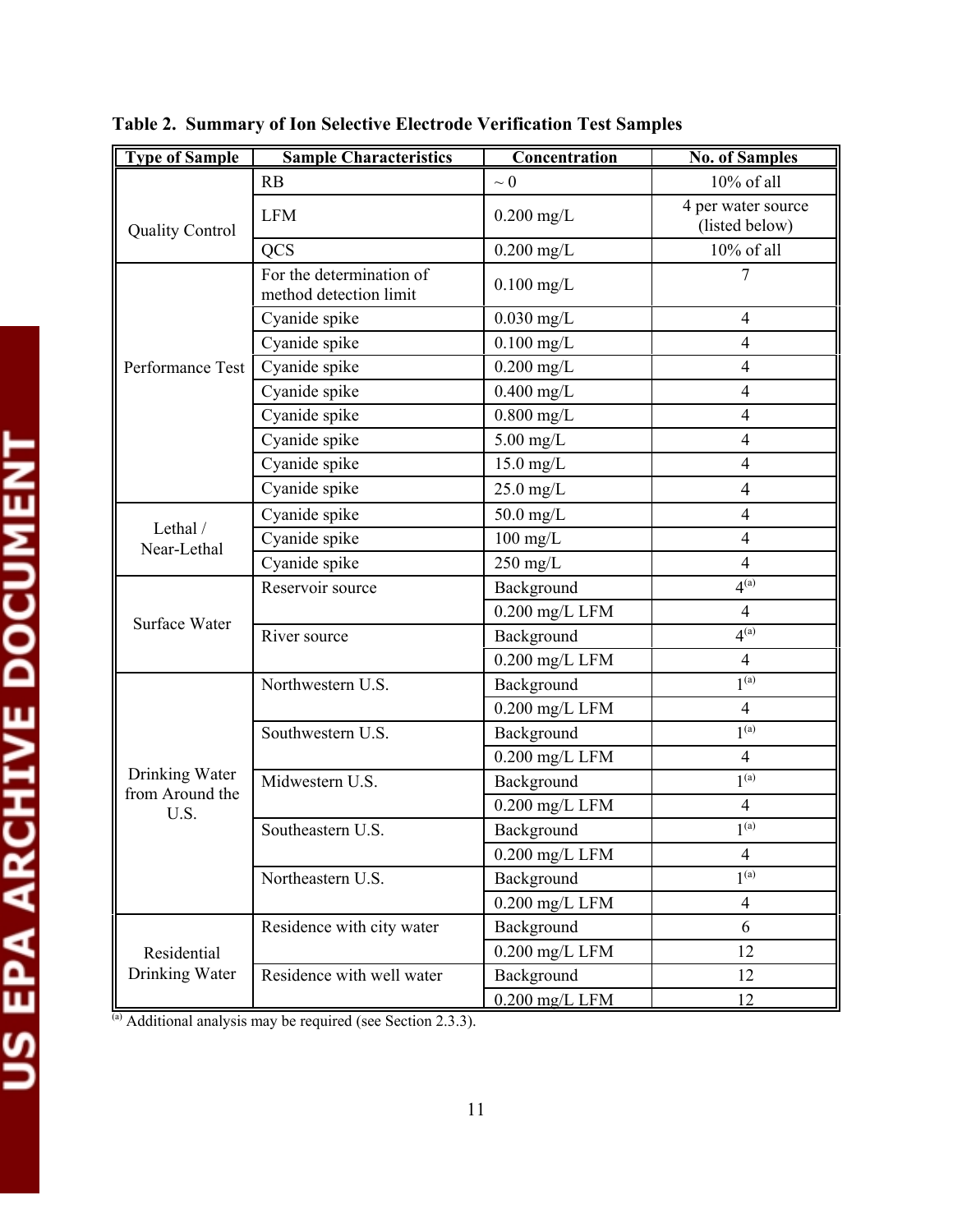#### **2.3.1 QC Samples**

Prepared QC samples will include laboratory reagent blank (RB) samples, laboratory fortified matrix (LFM) samples, and quality control standards (QCS). RB samples will be analyzed to ensure that no sources of contamination are present. If the analysis of an RB sample indicates a concentration above the MDL for the technology being verified, contamination will be suspected. The RB samples will be prepared from ASTM Type II deionized water and be handled and analyzed identically to other prepared samples, including the addition of all reagents. These samples will be used to help ensure that no sources of contamination are introduced in the sample handling and analysis procedures. Any contamination source(s) will be corrected, and proper blank readings will be achieved.

 The LFM samples will be prepared as aliquots of drinking and surface water samples spiked with potassium cyanide to increase the analyte concentration by 0.2 mg/L. In the case of the drinking water samples to be analyzed in the field, the spike solution used to prepare the LFM will be prepared in the laboratory and brought to the field site. For the rest of the samples, the LFM will be prepared similarly, but within a Battelle laboratory, not in a field setting. Since no cyanide is expected to be detectable in the drinking and surface water samples, four LFM samples will be analyzed for each source of water. These samples will be used to help determine whether matrix interferences have an influence on the analytical results.

 Quality control standards (QCS) will be used to ensure the proper functioning of the technologies being verified. The QCSs will be purchased from a commercial supplier and subject only to dilution as appropriate. A QCS will be analyzed before and after the testing period, as well as after every tenth sample. Although no performance expectations will be defined, measurement results that are not within 25% of the expected value may indicate technology failure; the technology vendor should be contacted and appropriate remedial action taken. ISEs, for example, may be polished by the operator and recalibrated when response to QCSs is more than 25% different from the expected value. Additional standards also will be purchased from an independent supplier for use in a PE audit.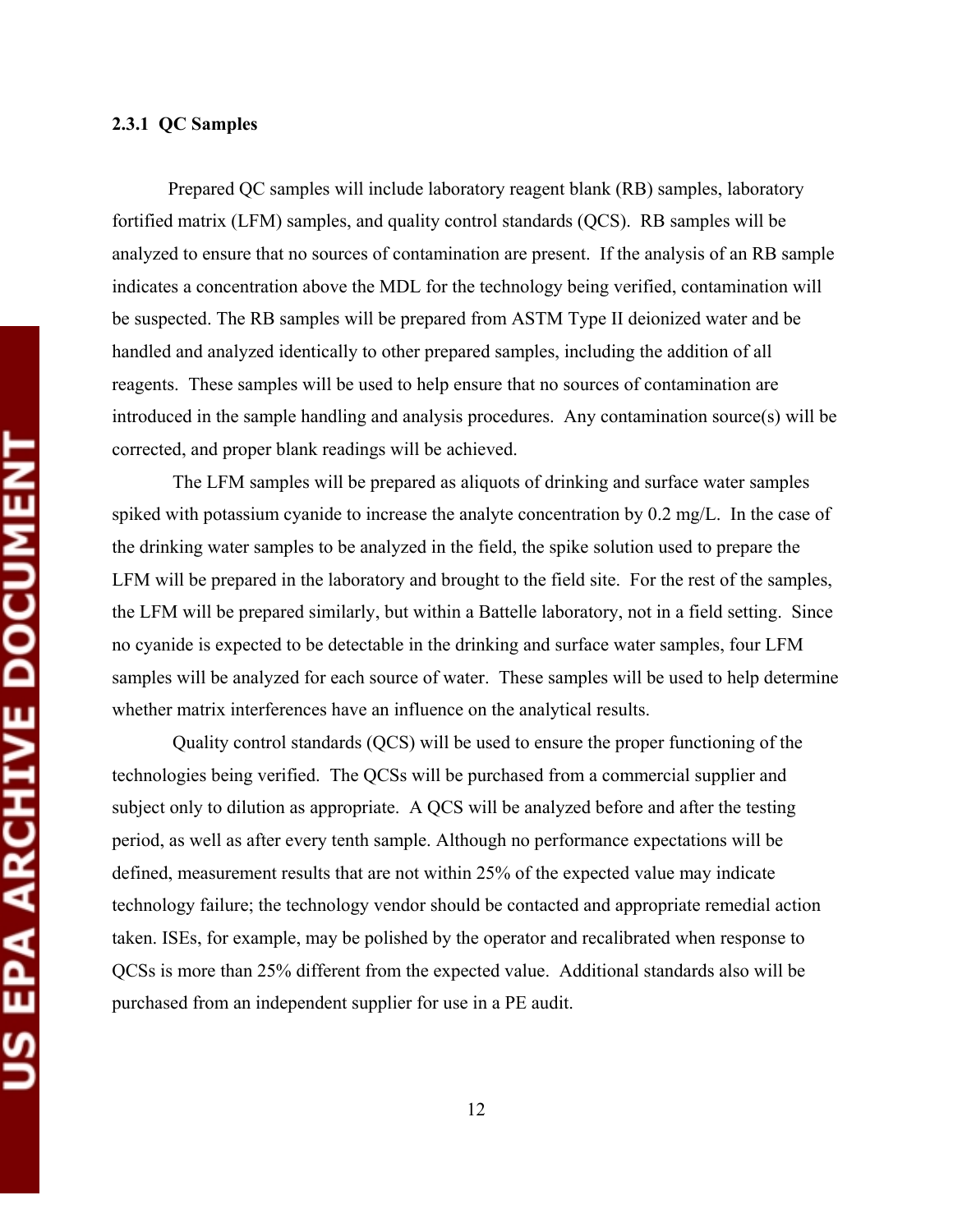PT samples will be prepared in the laboratory using ASTM Type II deionized water as the water source and will include only cyanide at various concentrations. These samples will be used specifically to help determine the analyzer accuracy, linearity, and detection limit. To determine the detection limit of the technologies, a solution with a concentration three to five times the vendor's reported detection limit will be used. Seven nonconsecutive replicate analyses of this solution will be made to obtain precision data with which to determine the method detection limit (MDL). Additionally, solutions will be prepared to assess the linearity over a broad concentration range. Four aliquots of each of these solutions will be analyzed separately to assess the precision of the technologies. The concentrations of the PT samples are listed in Tables 1 and 2. The operators will analyze the PT samples blindly in a random order to minimize any bias that could occur.

#### **2.3.3 Drinking and Surface Water Samples**

Water samples, including drinking water (well and local distribution sources) and fresh surface water will be collected from a variety of sources and used to evaluate technology performance. In general, water samples of approximately 8 L will be collected. The water samples may not be characterized in any way (for hardness, alkalinity, etc.) other than for cyanide concentration. They will be split into two subsamples (see Figure 2). One subsample will be spiked with 0.2 mg/L cyanide to provide LFM aliquots, and the other will remain unspiked. Four 400-mL aliquots to be used for analysis by the vendors' test kits  $\left(\sim10 \text{ mL per}\right)$ replicate analysis) and ISEs (~100 mL total needed) will be taken from each subsample. Also taken from each subsample will be four 500-mL aliquots that will be used for analysis by the reference method. Cyanide is not expected to be detectable in any of the drinking or surface water samples analyzed during this test. To avoid replicating nondetectable concentrations, only one unspiked aliquot of each source of water will be analyzed if cyanide is not detectable in the first aliquot analyzed by each participating technology. If there is detectable cyanide in that initial aliquot, three additional aliquots of that sample will be analyzed in addition to four LFM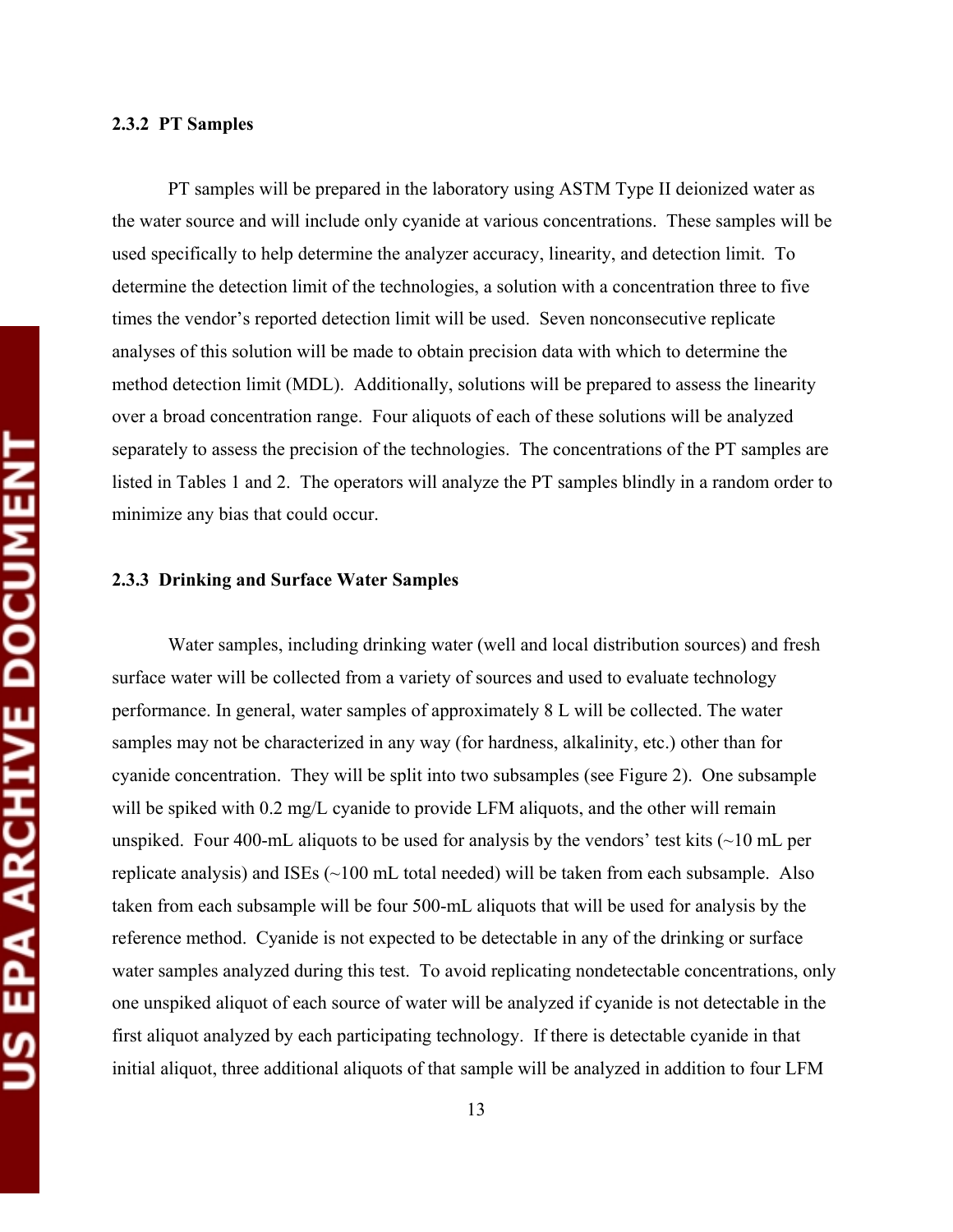aliquots. Four LFM aliquots will be prepared and analyzed for every drinking and surface water source, regardless of the concentration of the initial aliquot. Each aliquot analyzed by the technologies being verified will also be analyzed by the reference method.

Surface water samples will be collected near the shoreline by submerging the containers no more than one inch below the surface of the water. City water samples will have completed the water treatment process, but not have yet entered the water distribution system. These samples will be adjusted with sodium hydroxide (NaOH) at a pH of greater than 12, and the samples will be analyzed within 14 days. Once the samples arrive at Battelle, they will be split into unspiked background and LFM subsamples as described above and analyzed.

Residential drinking water (both well and city water) samples will be used to verify the field portability of the technologies. Residential drinking water samples will be analyzed three different ways to verify each technology's performance. Twenty-four liters of water will be collected from an outside spigot at participating residences and split into three approximately 8- L samples. The first sample will be analyzed outdoors at the residence under the current weather conditions (meteorological conditions at the time of field sampling and analysis will be documented), the second sample will be brought inside the residence and allowed to equilibrate to room temperature before testing, and the third sample will be transported to Battelle for testing in the laboratory. Each 8-L sample will be split and analyzed as described above. If any of the samples cannot be analyzed within 24 hours of sampling, they will be preserved with NaOH to a pH greater than 12 at 4EC.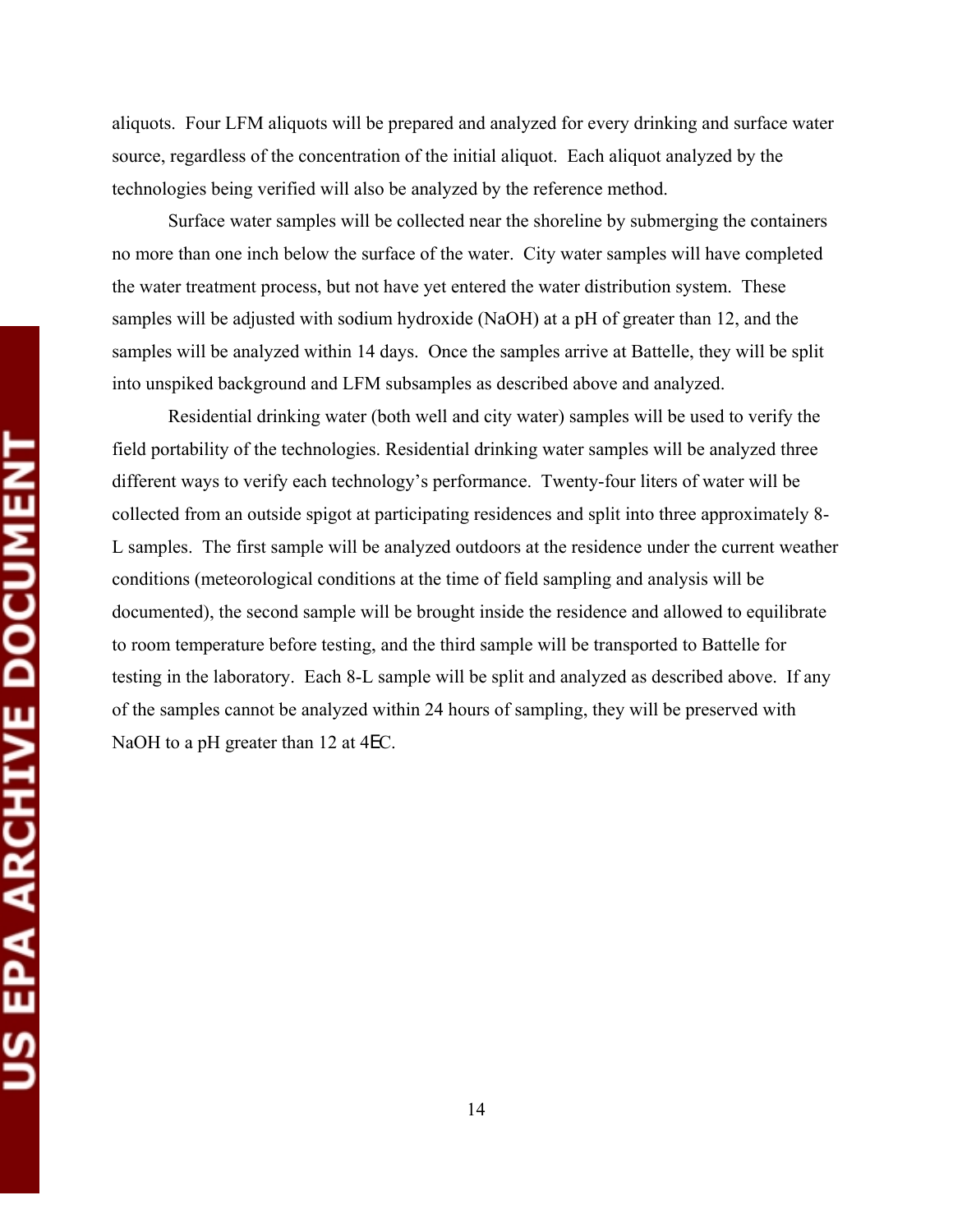

**Figure 2. Sampling through Analysis Process**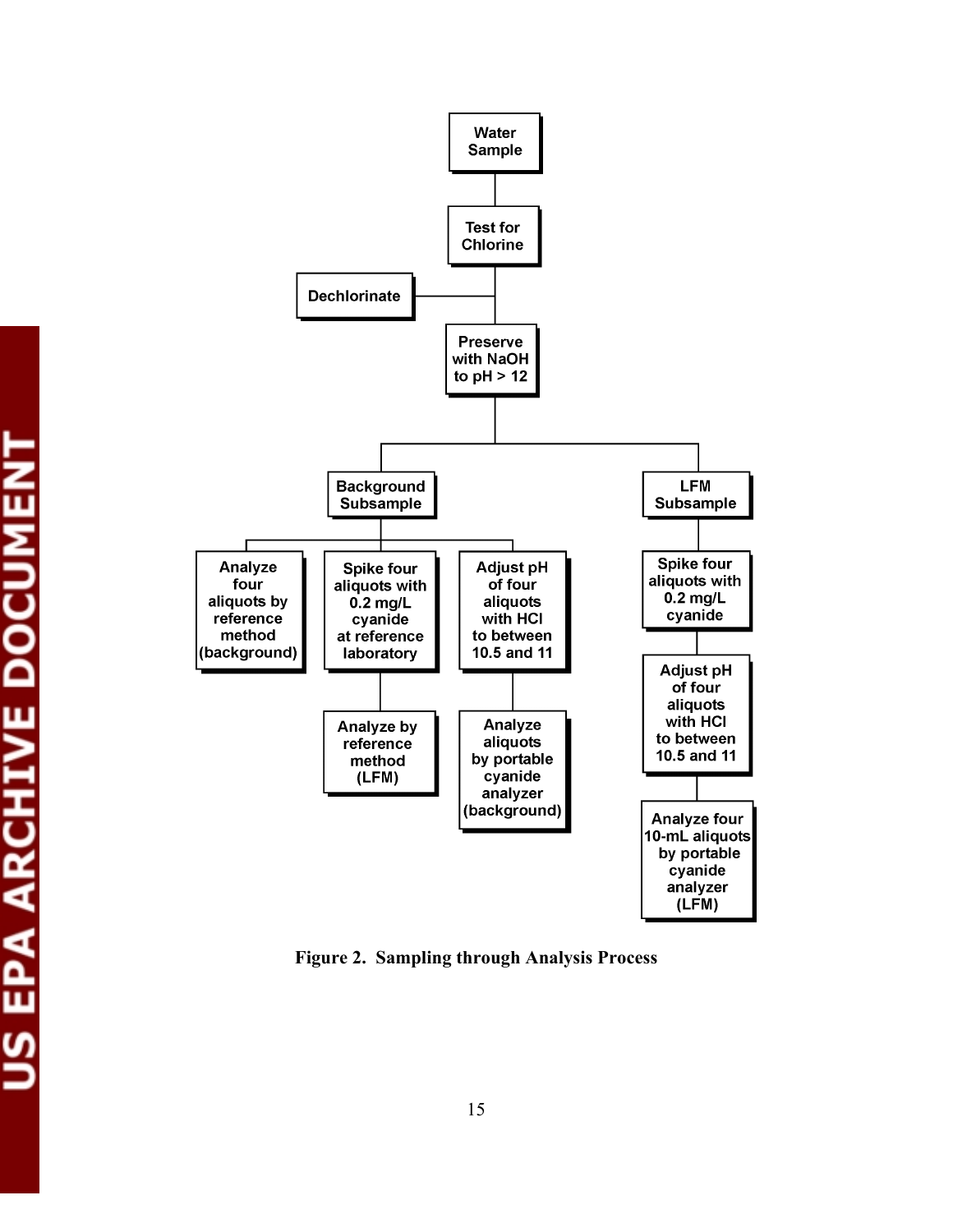#### **2.4 Reference Method**

Technology verification will involve, in part, comparing the results from each analyzer being verified to the results obtained from an appropriate reference method. The reference method chosen for comparison to both ISE and colorimetric test kits is an EPA standard method for the analysis of water. Samples will be analyzed using visible spectroscopy according to EPA Method 335.1, "Cyanides Amenable to Chlorination."<sup>2</sup> This method incorporates two determinations of total cyanide. One determination is made after the free cyanide in the sample has been chlorinated to cyanogen chloride, which degrades quickly; and the second is made without chlorination. The concentration of free cyanide is given by the difference of the two measurements of total cyanide.

#### **2.5 Sample Preparation and Storage**

QC and PT samples will be prepared from commercially available National Institute of Standards and Technology- (NIST-) traceable standard material. The standard will be dissolved and diluted to appropriate concentrations using ASTM Type II water in Class A volumetric glassware. The QC and PT samples will be prepared at the start of testing, preserved with NaOH, and stored at 4EC for a maximum of 30 days.

Surface and drinking water samples will be stored in high-density polyethylene (HDPE) containers. Because free chlorine will degrade cyanide during storage, at the time of sampling, all of the samples will be tested for free chlorine with potassium iodide (KI) starch paper and dechlorinated, as necessary. The presence of chlorine is indicated if the KI paper changes to a bright blue color. If chlorine is present, ascorbic acid will be added a few crystals at a time until there is no further color change on the KI paper. Analysis of the samples will then proceed. For the residential drinking water samples, sample analysis will be performed at the time of collection. The rest of the surface and drinking water samples and all of the samples to be analyzed by the reference method will be stored until analysis at 4EC and adjusted, as necessary, with NaOH to a pH of greater than 12. The reference analyses will be performed within 14 days of collection, or the field sampling will be repeated.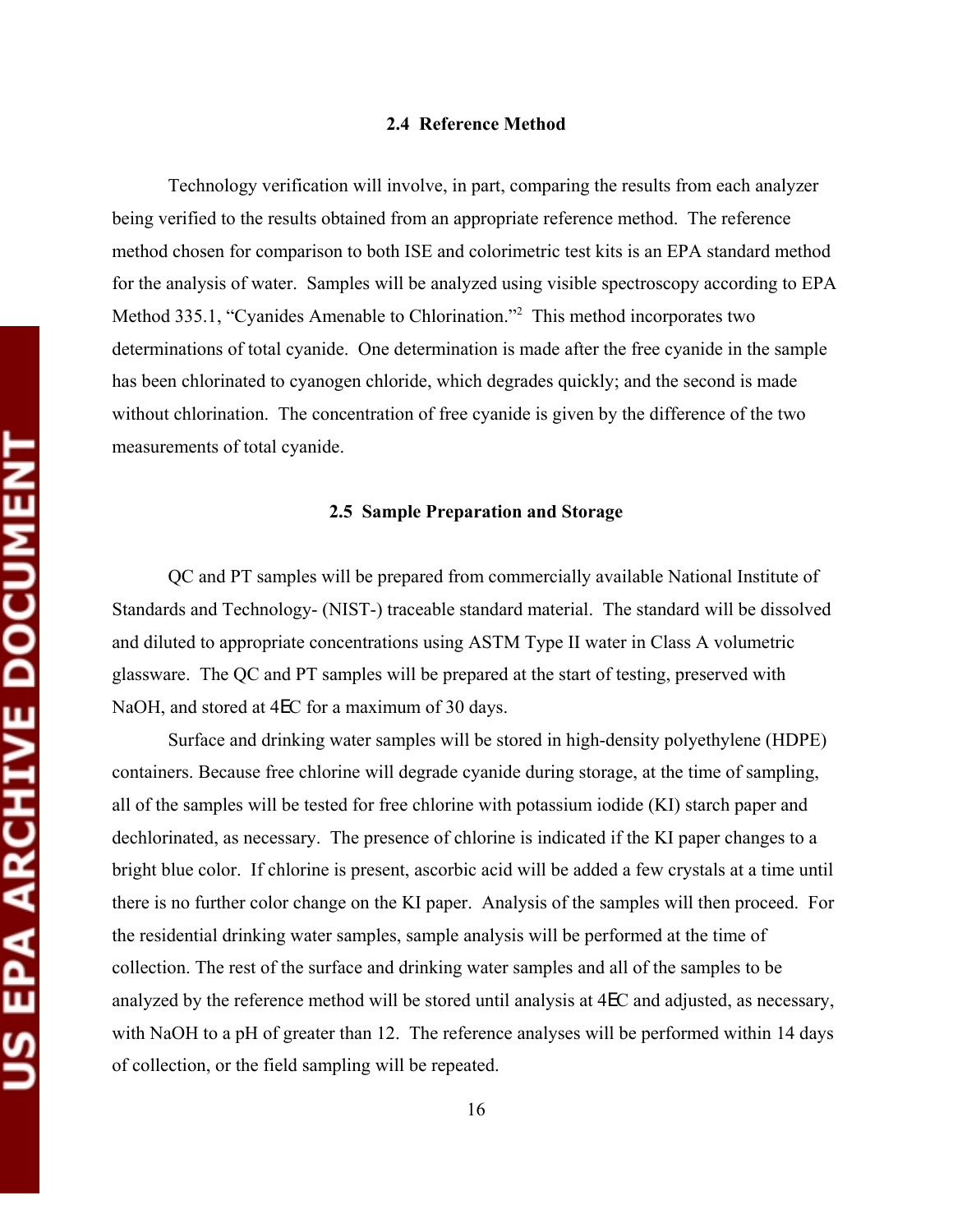#### **2.6 Sample Identification**

All test samples will be placed in uniquely identified sample containers for subsequent analysis. The sample containers will be identified by a unique identification (ID) number. A master log of the samples and ID numbers for each analyzer will be kept by Battelle. The ID number, date, person collecting, sample location, and time of collection will be recorded on a chain-of-custody form for all field samples.

#### **2.7 Sample Analysis**

#### **2.7.1 Reference Method**

The reference method will be operated according to the recommended procedures in the instruction manual, and samples will be analyzed according to EPA Method 335.1, "Cyanides Amenable to Chlorination."<sup>2</sup> Results from the reference method will be recorded electronically and compiled by the laboratory performing the analyses into a report format, including the sample ID and the analyte concentration for each sample.

#### **2.7.2 Portable Cyanide Technologies**

Each vendor will be required to provide two portable cyanide technologies for testing. Each analyzer will be subjected to the test procedure independently, and separate verification results will be reported for each unit. Those results will then be compared to assess unit-to-unit reproducibility. Each analyzer will be used to analyze the full set of samples. The sample set will include replicates of each of the PT, QC, and drinking and surface water samples. In the case of the colorimetric test kits, the complete set of samples will be analyzed twice for each technology, once by a nontechnical Battelle staff member and once by a technical staff member using the same sample aliquot. Because the ISEs are designed for a technical user, only a technical operator will perform the analyses for those technologies. For both types of technologies, the analyses will be performed according to the manufacturer's recommended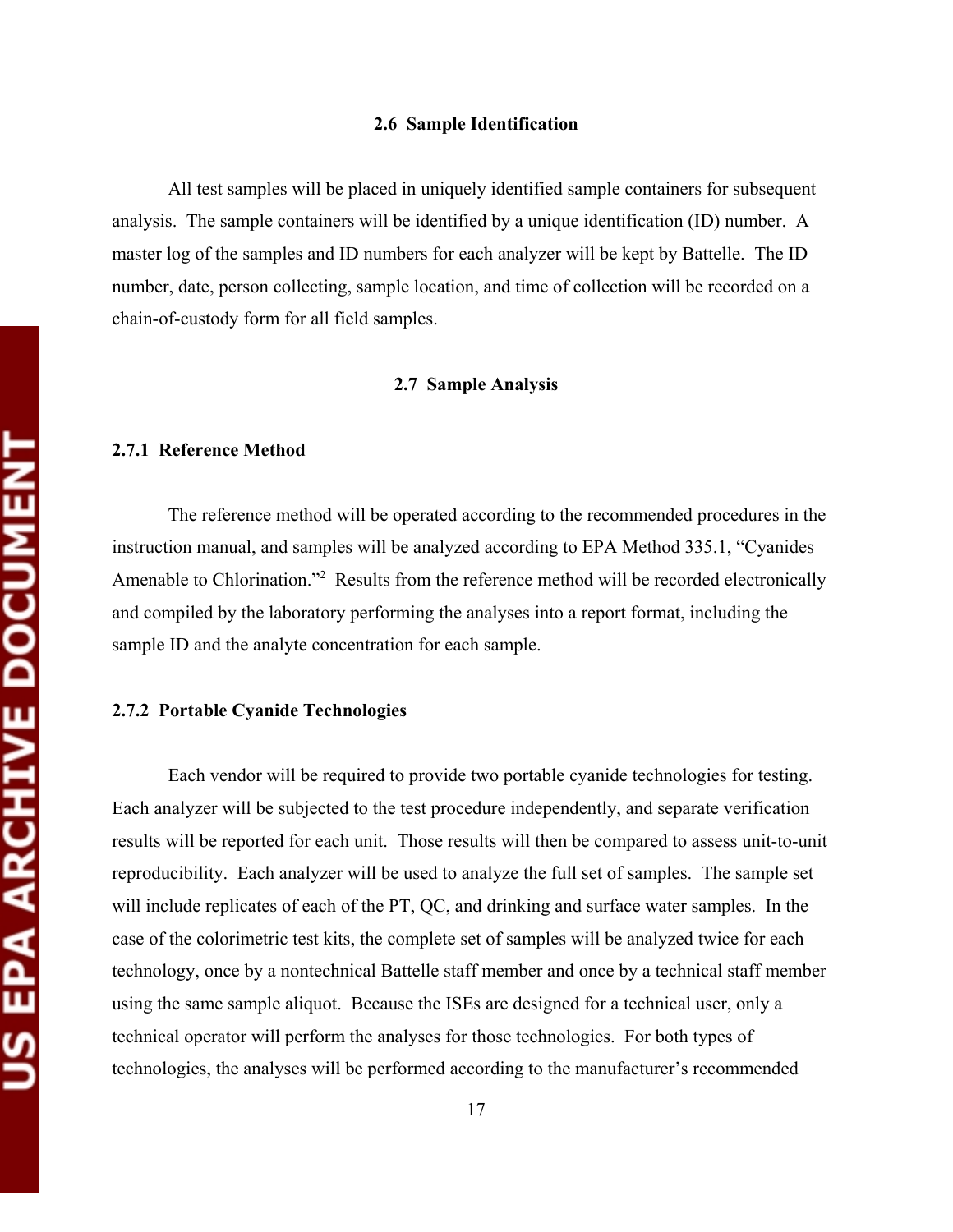procedures as described in the user's instructions or manual or during training provided to the Battelle staff. Similarly, calibration and maintenance of the technologies will be performed as specified by the manufacturer.

Results from the technologies being verified will be recorded manually on appropriate data sheets. In addition to the analytical results, the data sheets will include records of the time required for sample analysis and operator observations concerning the use of the analyzer (e.g., frequency of calibration, ease of use, maintenance).

#### **3 STATISTICAL CALCULATIONS**

#### **3.1 Accuracy**

Accuracy of the technologies being verified will be assessed relative to the results obtained from the reference analyses. Samples will be analyzed by both the reference method and the technologies being verified. The results for each set of analyses will be averaged, and the accuracy will be expressed in terms of a relative average bias *(B)* as calculated from the following equation:

$$
B = \frac{d}{\overline{C}_R} \times 100\tag{1}
$$

where  $\overline{d}$  is the average difference between the readings from the analyzer being verified and those from the reference method, and  $\overline{C_R}$  is the average of the reference measurements. Accuracy will be assessed independently for each analyzer to determine inter-unit reproducibility. Additionally, the results will be analyzed independently for the readings obtained from the two operators to determine if significant operator bias exists.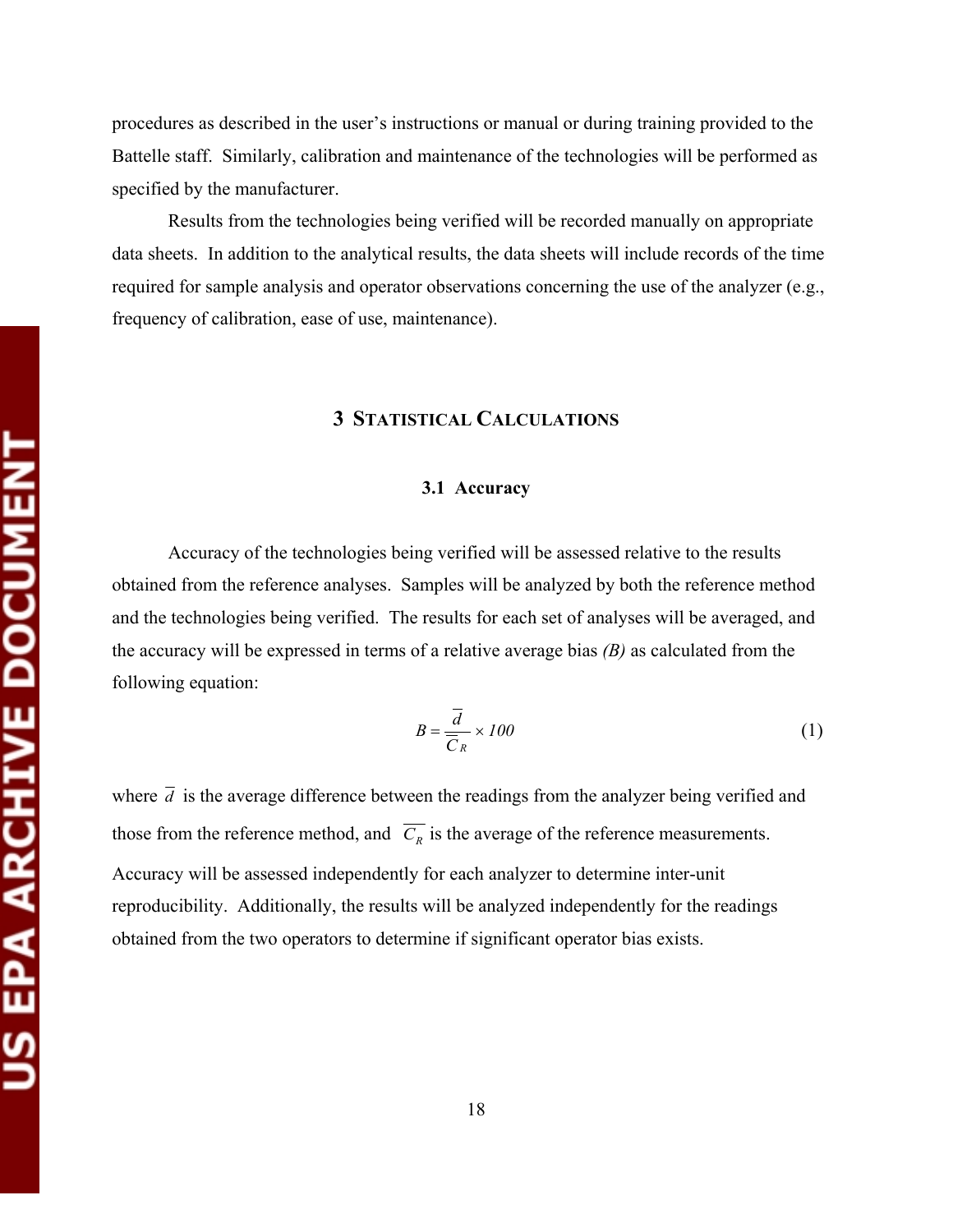#### **3.2 Precision**

The standard deviation *(S)* of the results for the replicate samples will be calculated and used as a measure of analyzer precision at each concentration.

$$
S = \left[\frac{1}{n-1} \sum_{k=1}^{n} \left(C_k - \overline{C}\right)^2\right]^{1/2} \tag{2}
$$

where *n* is the number of replicate samples,  $C_k$  is the concentration measured for the  $k<sup>th</sup>$  sample, and  $\overline{C}$  is the average concentration of the replicate samples. The analyzer precision at each concentration will be reported in terms of the relative standard deviation, e.g.,

$$
RSD = \left| \frac{S}{\overline{C}} \right| \times 100 \tag{3}
$$

#### **3.3 Linearity**

Linearity will be assessed by linear regression with the analyte concentration measured by the reference method as independent variable, and the reading from the analyzer being verified as dependent variable. Linearity will be expressed in terms of the slope, intercept, and coefficient of determination  $(r^2)$ .

#### **3.4 Method Detection Limit**

The MDL for each analyzer will be assessed from the seven replicate analyses of a fortified sample with an analyte concentration of three to five times the vendor's estimated detection limit (see Tables 1 and 2). The MDL will be calculated from the following equation:

$$
MDL = t \times S \tag{4}
$$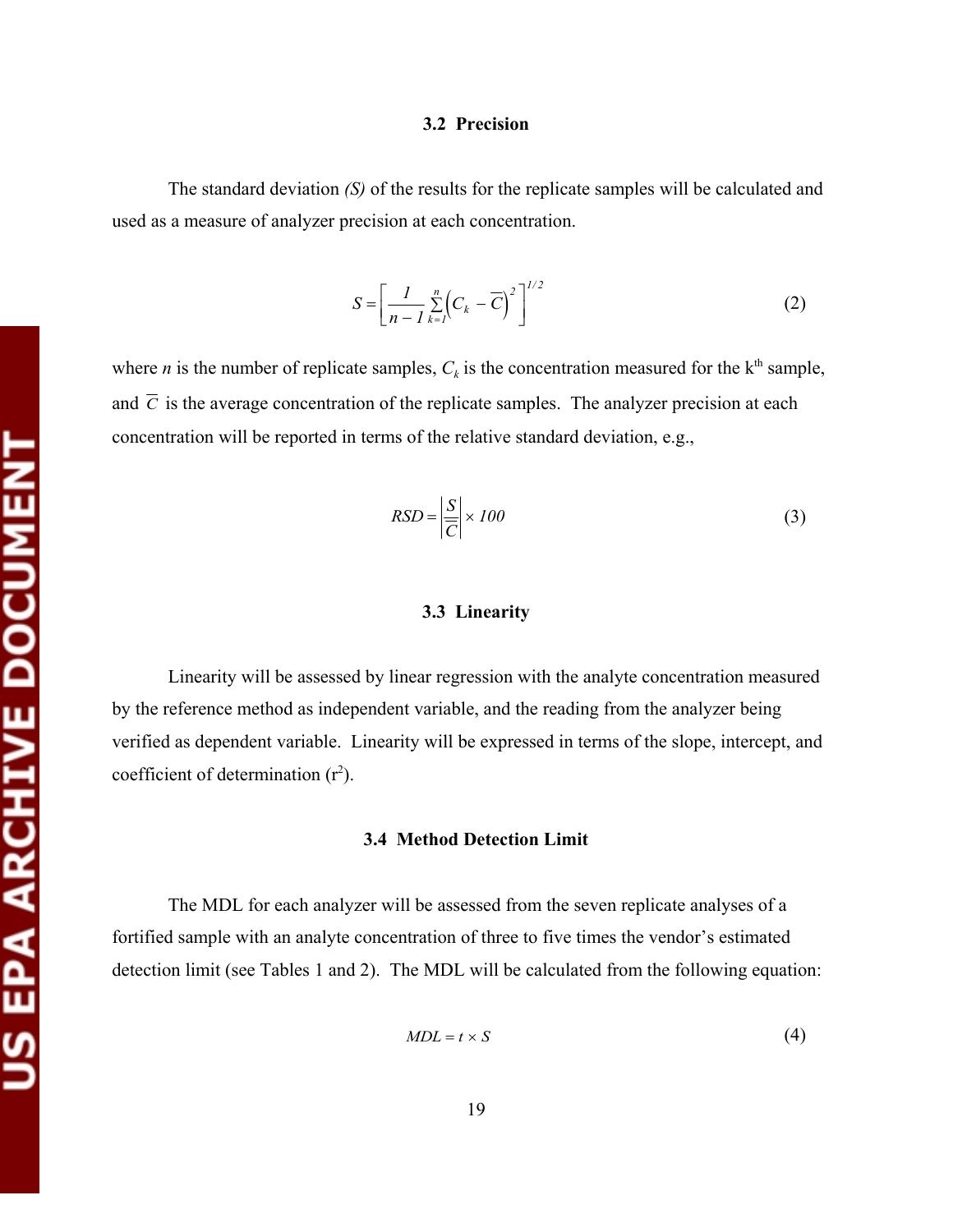where *t* is the Student's value for a 99% confidence level, and *S* is the standard deviation of the replicate samples. The MDL values for the two units of each technology will be reported as separate results.

#### **3.5 Operator Bias**

To assess operator bias for each technology, the results obtained from each operator will be compiled independently and subsequently compared. The existence of operator bias will be assessed by comparing the linear regression results of the nontechnical operator plotted against the results of the technical operator.

#### **3.6 Inter-Unit Reproducibility**

The results obtained from two identical units of each analyzer will be compiled independently for each analyzer and for each operator and compared to assess inter-unit reproducibility. The results will be interpreted by comparing the linear regression of the two units, plotted against each other.

#### **3.7 Matrix Interferences**

The potential effect of the sample matrix on the analyzer performance will be evaluated qualitatively by comparing the accuracy and precision results for the natural and cyanidefortified surface and drinking water samples to those for the PT samples.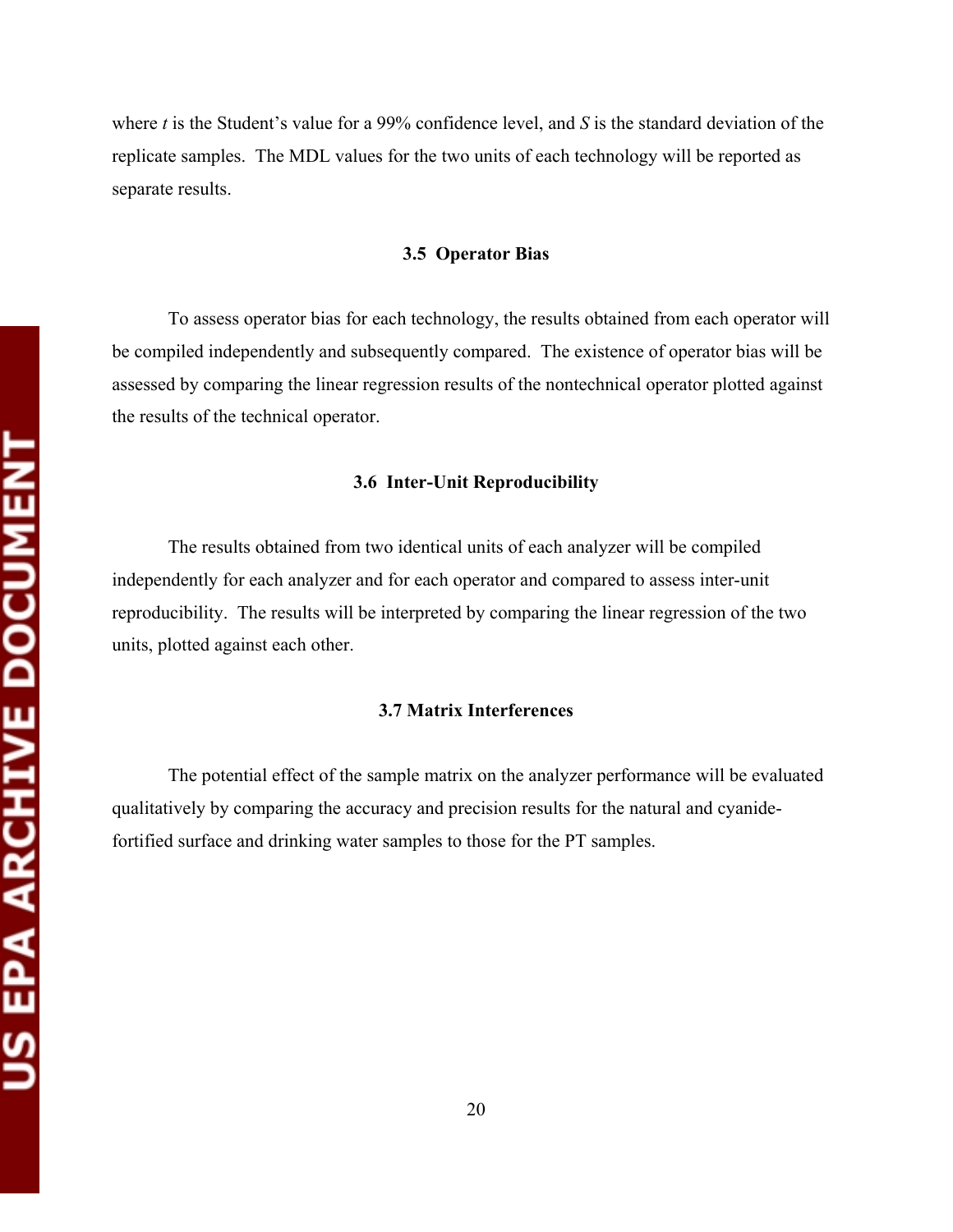#### **3.8 Portability**

The results obtained from the measurements made on drinking water samples in the laboratory and field settings will be compiled independently for each analyzer and for each operator and compared to assess the accuracy of the measurements under the different analysis conditions, including the pertinent meteorological conditions such as ambient temperature and water temperature.

#### **3.9 Lethal or Near-Lethal Dose Response**

Extremely high-concentration water samples that are near-lethal or lethal if consumed will be analyzed. The operators and Verification Test Coordinator will make qualitative observations of their operation while analyzing such samples. Observations of unusual operational characteristics (rate of color change, unusually intense color, unique digital readout, etc.) will be documented and reported. If applicable, technologies will be assessed using the relative average bias, described in Section 3.1.

#### **4 MATERIALS AND EQUIPMENT**

In general, the verification test relies on the materials and equipment provided by the vendors. Battelle will provide the following equipment and materials.

#### **4.1 Laboratory Supplies**

The following laboratory supplies are needed to prepare the PT and QC samples:

- ASTM Type II water
- 4-L, 1-L, 250-mL, and 100-mL Class A volumetric flasks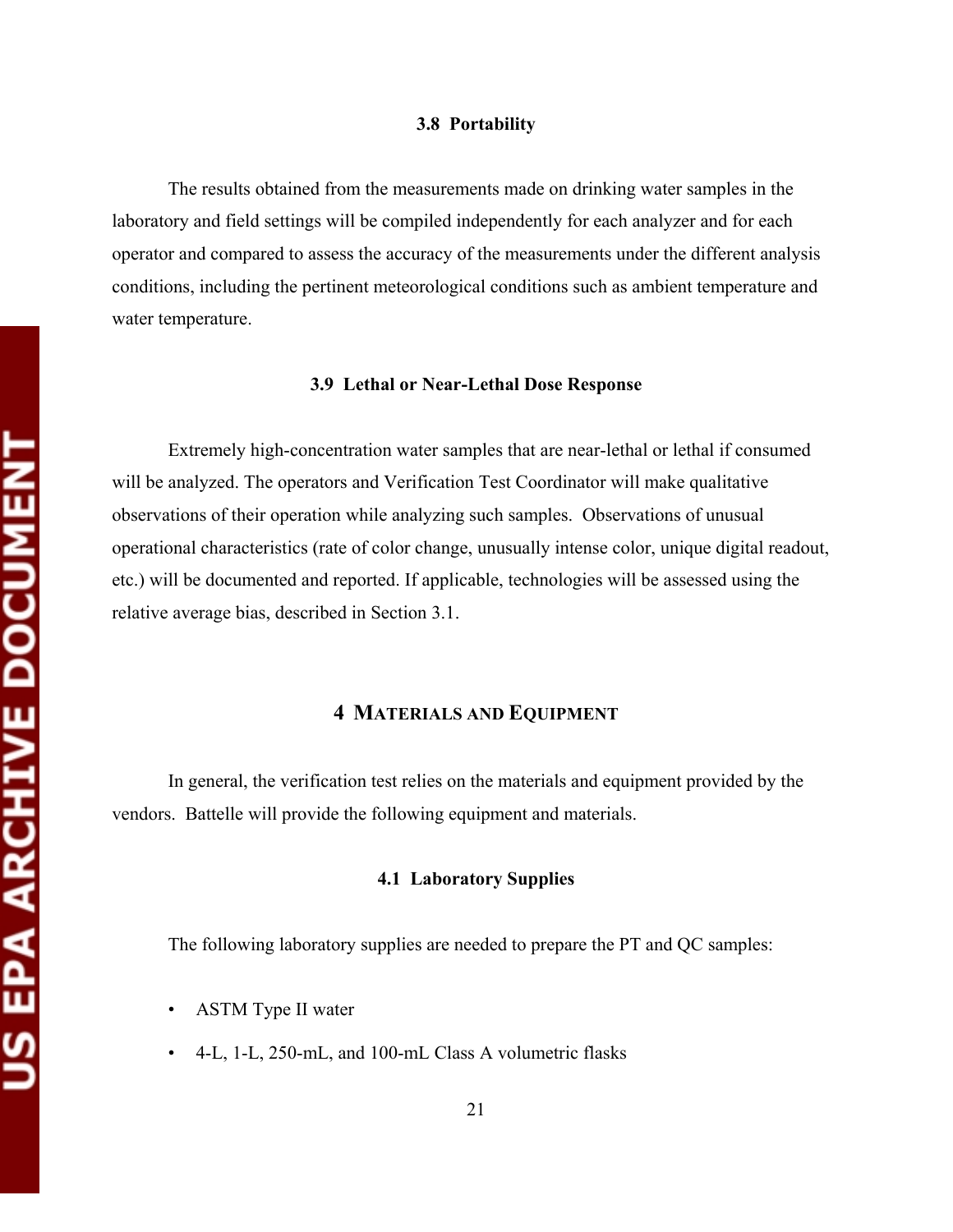- 10-mL Class A volumetric pipets
- 10-mL and 50-mL disposable pipets
- 0.5-mL and 1.0-mL micropipets
- micropipet tips
- NIST-traceable reference standard for target analyte
- HDPE containers
- NaOH for preservation and pH adjustment where applicable
- Hydrogen chloride (HCl) for pH adjustment where applicable
- pH meter
- Personal protective equipment.

#### **4.2 Field Supplies**

Battelle will provide the following supplies for collecting field samples:

- ASTM Type II water
- 125-mL, 500-mL, 1-L, and 8-L HDPE containers
- 1-mL micropipet
- 1-mL micropipet tips
- 10-mL and 50-mL disposable pipets
- HDPE volumetric flasks of various volumes
- Coolers and blue ice packs for sample storage
- Thermometer
- Lead carbonate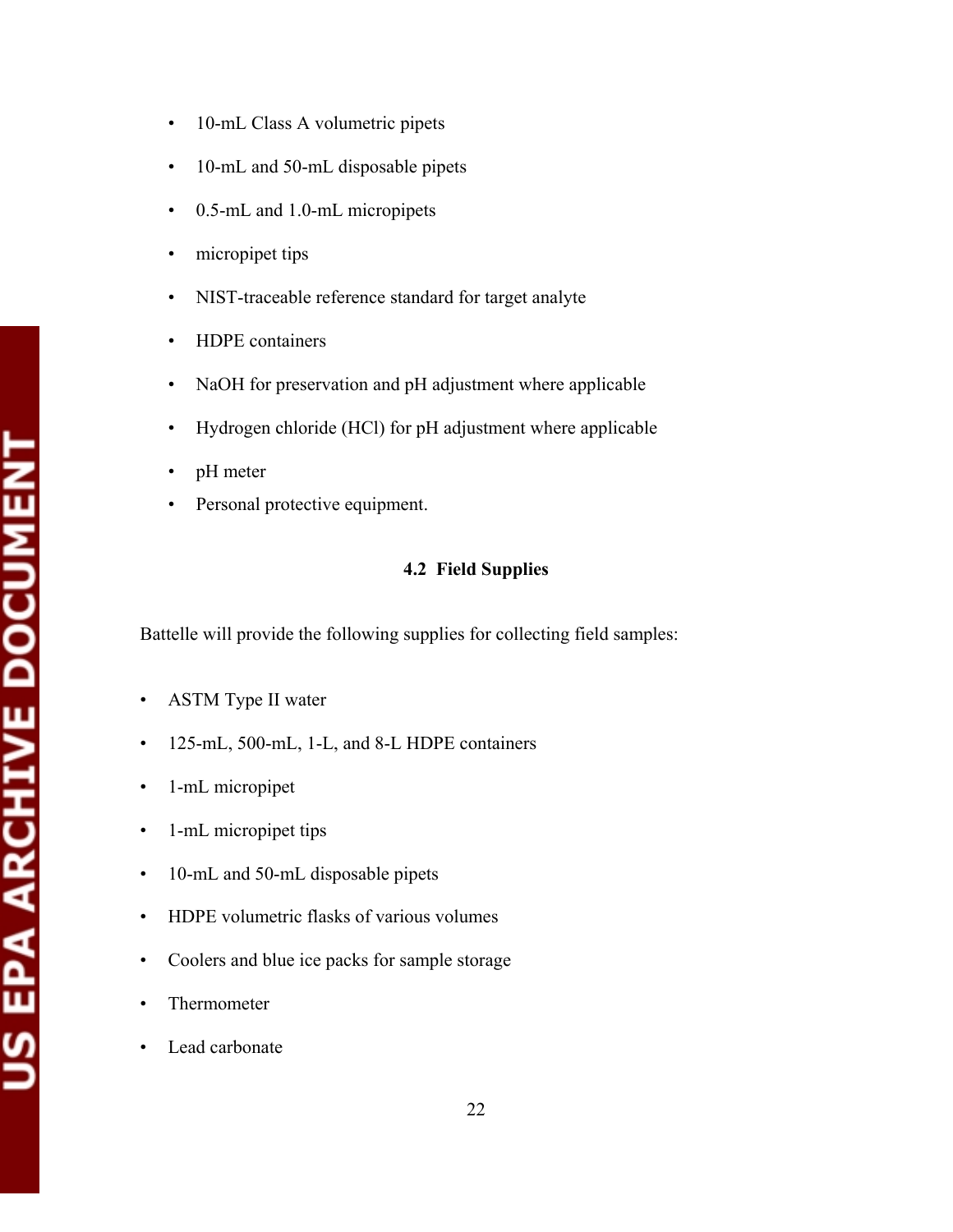- KI starch paper
- Lead acetate paper
- pH meter
- Ascorbic acid
- NaOH for preservation and pH adjustment where applicable
- HCl for pH adjustment where applicable
- Personal protective equipment.

#### **5 QUALITY ASSURANCE /QUALITY CONTROL**

The QA/QC activities associated with the verification test will focus primarily on reference analysis, sample preparation and handling, and data recording and analysis. An independent audit covering each of these areas will be performed by the Battelle Quality Manager to ensure the quality of the verification test.

#### **5.1 QC of Reference Method**

Analysis of QC samples throughout the verification test will be used to document the performance of the reference method. Prepared QC samples will include QCSs, RB samples, and LFM samples. The reference technology will be calibrated according to the procedures described in the reference method. In addition, the accuracy of the reference method will be tested before the beginning and after the conclusion of each testing day as well as after every tenth sample with an appropriate QCS. The reference method will be required to measure the concentrations of the QCS to within 25% of the known concentration. If the difference is larger than 25%, the data collected since the most recent QCS will be flagged; and proper maintenance will be performed to regain accurate cyanide measurement.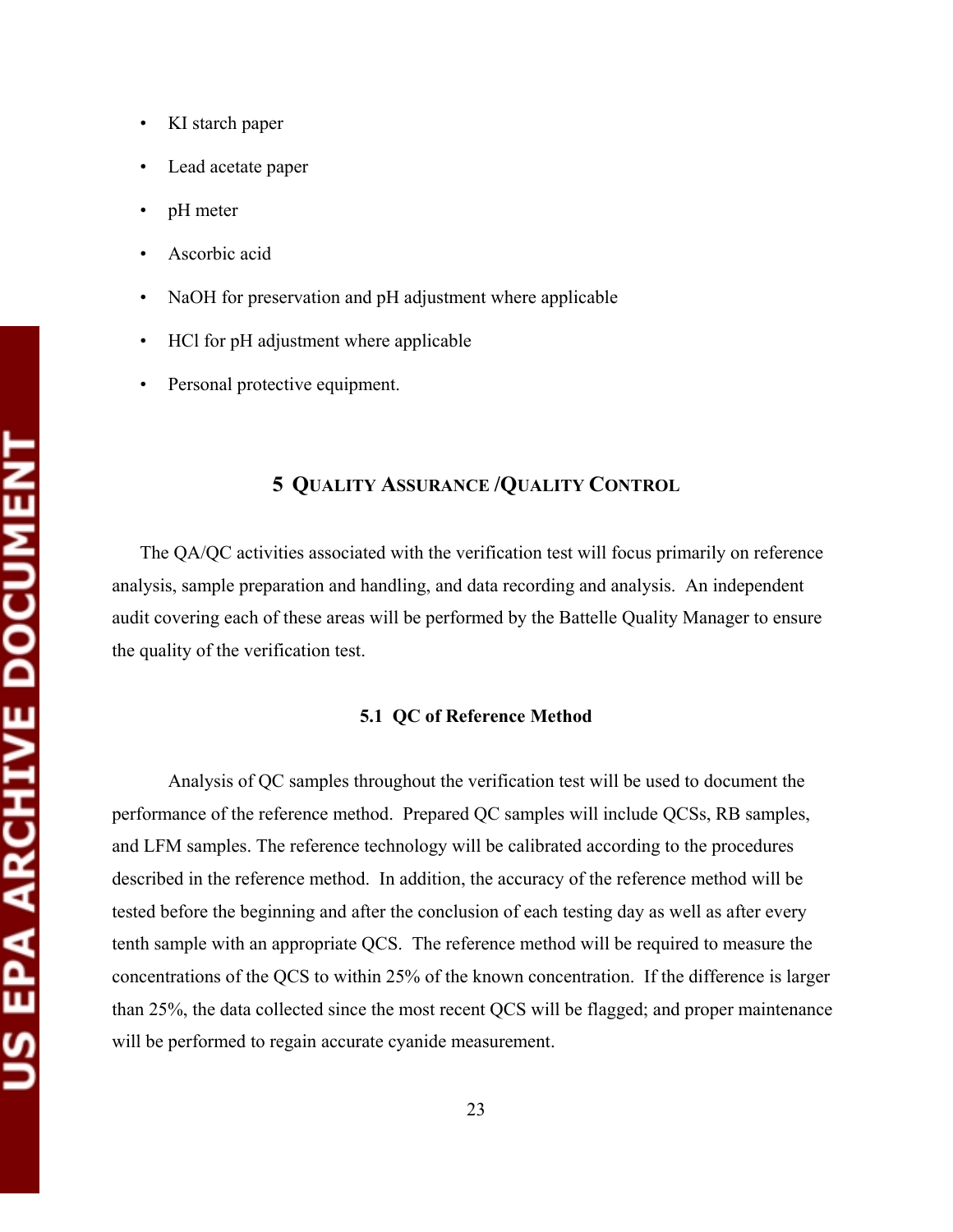RB samples will be analyzed to ensure that no sources of contamination are present. If the analysis of an RB sample indicates a concentration above the MDL for the reference method, contamination will be suspected. The RB samples will be prepared from ASTM Type II deionized water and be handled and analyzed identically to other prepared samples, including the addition of all reagents. These samples will be used to help ensure that no sources of contamination are introduced in the sample handling and analysis procedures. Any contamination source(s) will be corrected, and proper blank readings will be achieved.

 The LFM samples will be prepared as aliquots of drinking and surface water samples spiked with potassium cyanide to increase the analyte concentration by 0.2 mg/L. In the case of the drinking water samples to be analyzed in the field, the spike solution used to prepare the LFM will be prepared in the laboratory and brought to the field site. For the rest of the samples, the LFM will be prepared similarly, but within a Battelle laboratory, not in a field setting. Since no cyanide is expected to be detectable in the drinking and surface water samples, four LFM samples will be analyzed for each source of water. These samples will be used to help determine whether matrix interferences have an influence on the analytical results of the reference method. The percent recovery of the spiked solution will be calculated from the following equation:

$$
R = \frac{C_s - C}{s} \times 100\tag{5}
$$

where  $C_s$  is the analyzed concentration of the spiked sample,  $C$  is the analyzed concentration of the unspiked sample, and *s* is the concentration equivalent of the cyanide spike. If the percent recovery of an LFM falls outside the range from 75 to 125%, a matrix interference will be suspected.

#### **5.2 Audits**

#### **5.2.1 Performance Evaluation Audit**

A PE audit will be conducted to assess the quality of the reference measurements made in the verification test. A PE audit involves challenging the analyzer used for the reference method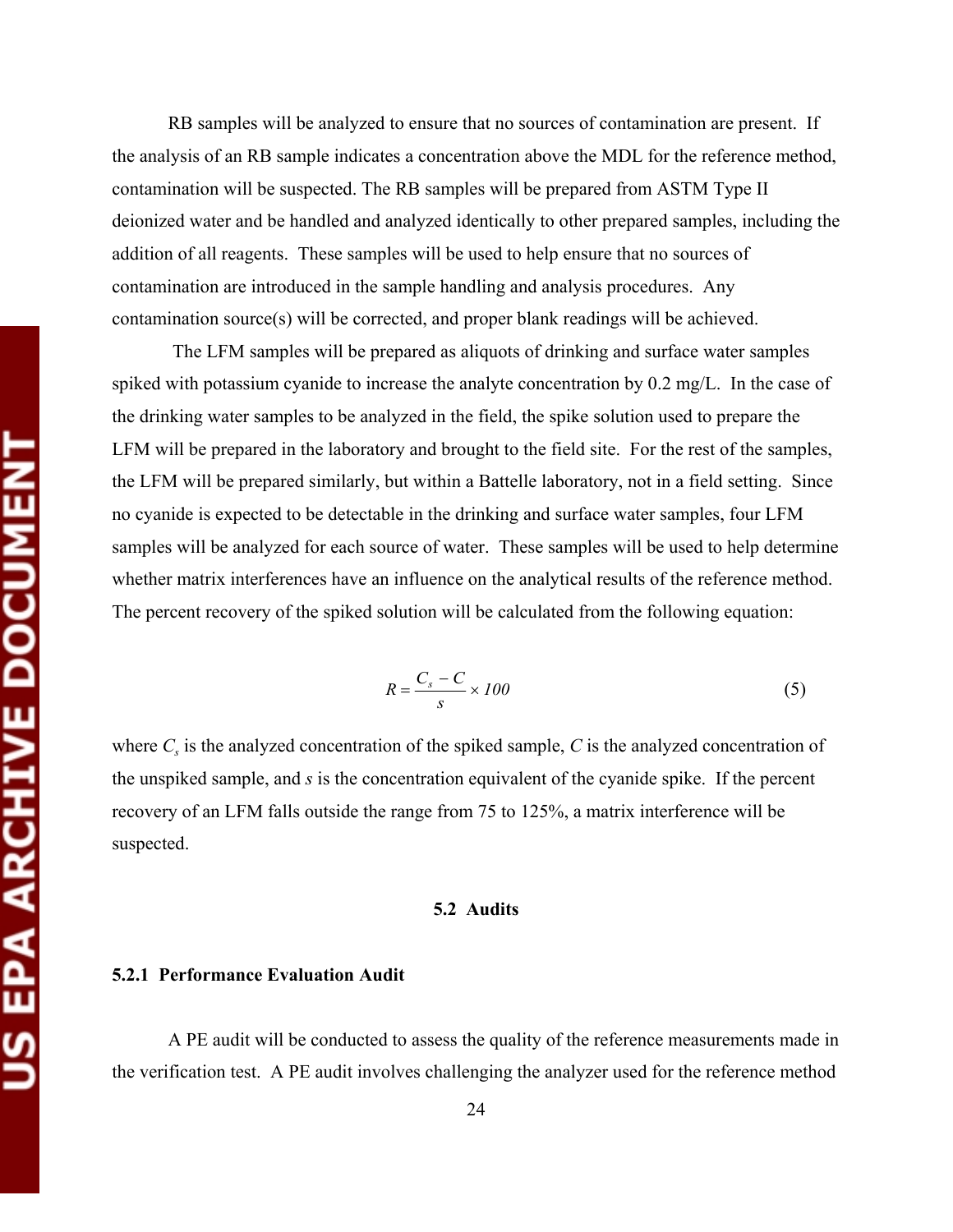with standards that are independent of those used to calibrate the technologies being tested. For the PE audit, an independent standard will be obtained from a source other than the one that supplied the QCS. QC and PE standards will be measured using the reference method, and the results will be compared once during the verification test. Agreement of the standards within 25% is required for the measurements to be considered acceptable. Failure to achieve this agreement will trigger a repeat of the PE comparison. Failure in the second comparison requires obtaining another set of standards and repeating the performance audit.

A second type of PE will involve selecting the reference laboratory. Battelle will submit various solutions with known concentrations of cyanide to prospective commercial laboratories to test their ability to accurately measure cyanide. After the reference laboratories report the cyanide concentrations in those solutions to within 25% of the known concentration, the Battelle Quality Manager will conduct an audit of its quality documents. If there are areas of concern with the quality documents, the commercial laboratories will be notified, and if they are willing to adapt Battelle's procedures, will be considered for use.

#### **5.2.2 Technical Systems Audit**

The Battelle Quality Manager will conduct a TSA at least once during the course of the verification test. The purpose of this audit is to ensure that the verification test is performed in accordance with this protocol and the AMS Center QMP.<sup>1</sup> In this audit, the Battelle Quality Manager will review the reference standards and methods used, compare actual test procedures to those specified in this protocol, and review data acquisition and handling procedures. An independent TSA also may be performed by EPA Quality Management staff during the verification test, at EPA's discretion.

#### **5.2.3 Data Quality Audit**

At least 10% percent of the data generated during the verification test will be audited. Battelle's Quality Manager will trace the data from the initial acquisition, through reduction and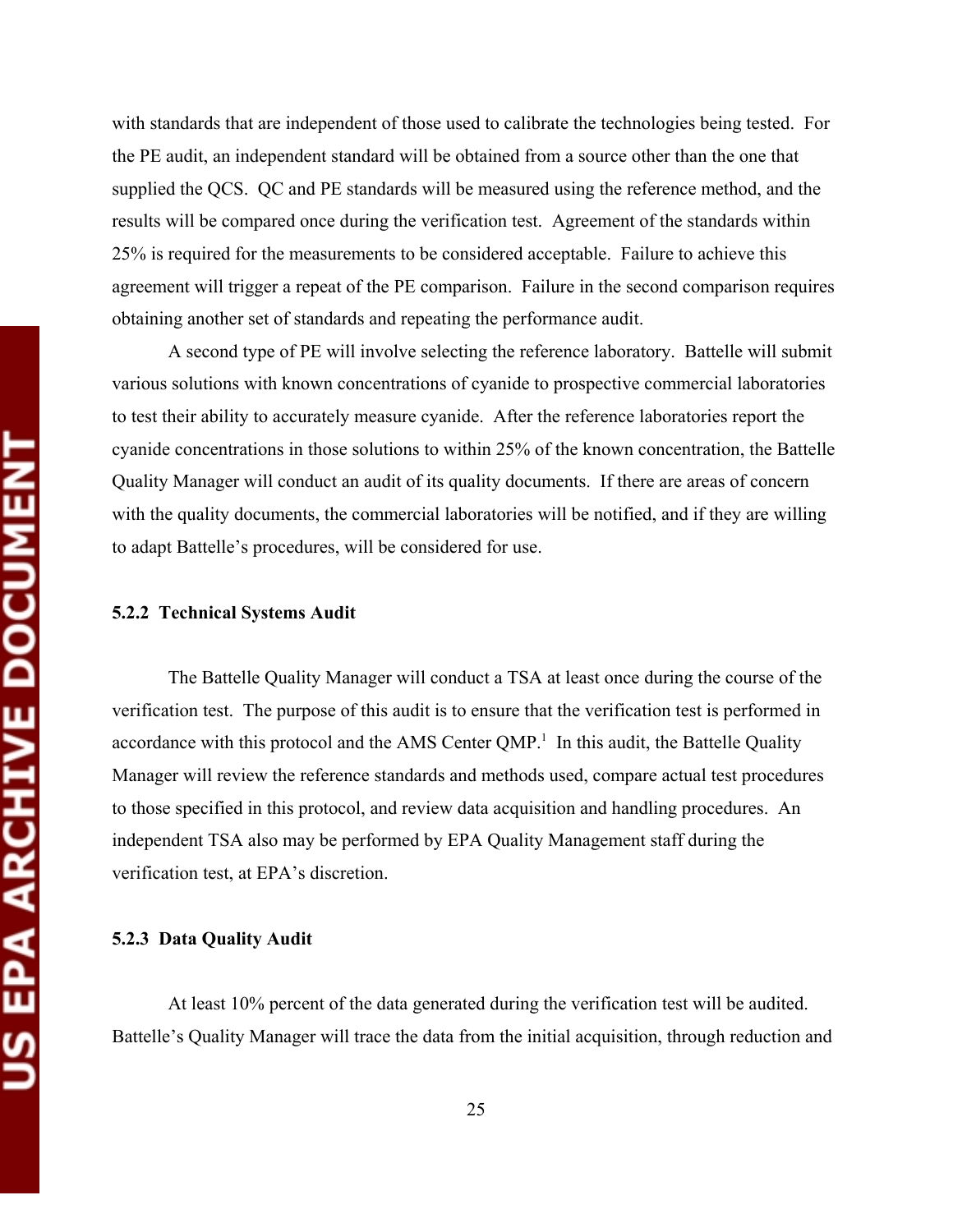statistical analysis, to final reporting, to ensure the integrity of the reported results. All calculations performed on the data undergoing the audit will be checked.

#### **5.2.4 Assessment Reports**

Each assessment and audit will be documented in accordance with Section 3.3.4 of the QMP for the AMS Center.<sup>1</sup> The results of the TSA will be sent to the EPA. Assessment reports will include the following:

- Identification of any adverse findings or potential problems
- Response to adverse findings or potential problems
- Recommendations for resolving problems
- Confirmation that solutions have been implemented and are effective
- Citation of any noteworthy practices that may be of use to others.

#### **5.3 Corrective Action**

The Battelle or EPA Quality Manager, during the course of any assessment or audit, will identify to the technical staff performing experimental activities any immediate corrective action that should be taken. If serious quality problems exist, the Battelle Quality Manager is authorized to stop work. Once the assessment report has been prepared, the Verification Test Coordinator will ensure that a response is provided for each adverse finding or potential problem and implement any necessary follow-up corrective action. The Battelle Quality Manager will ensure that follow-up corrective action has been taken.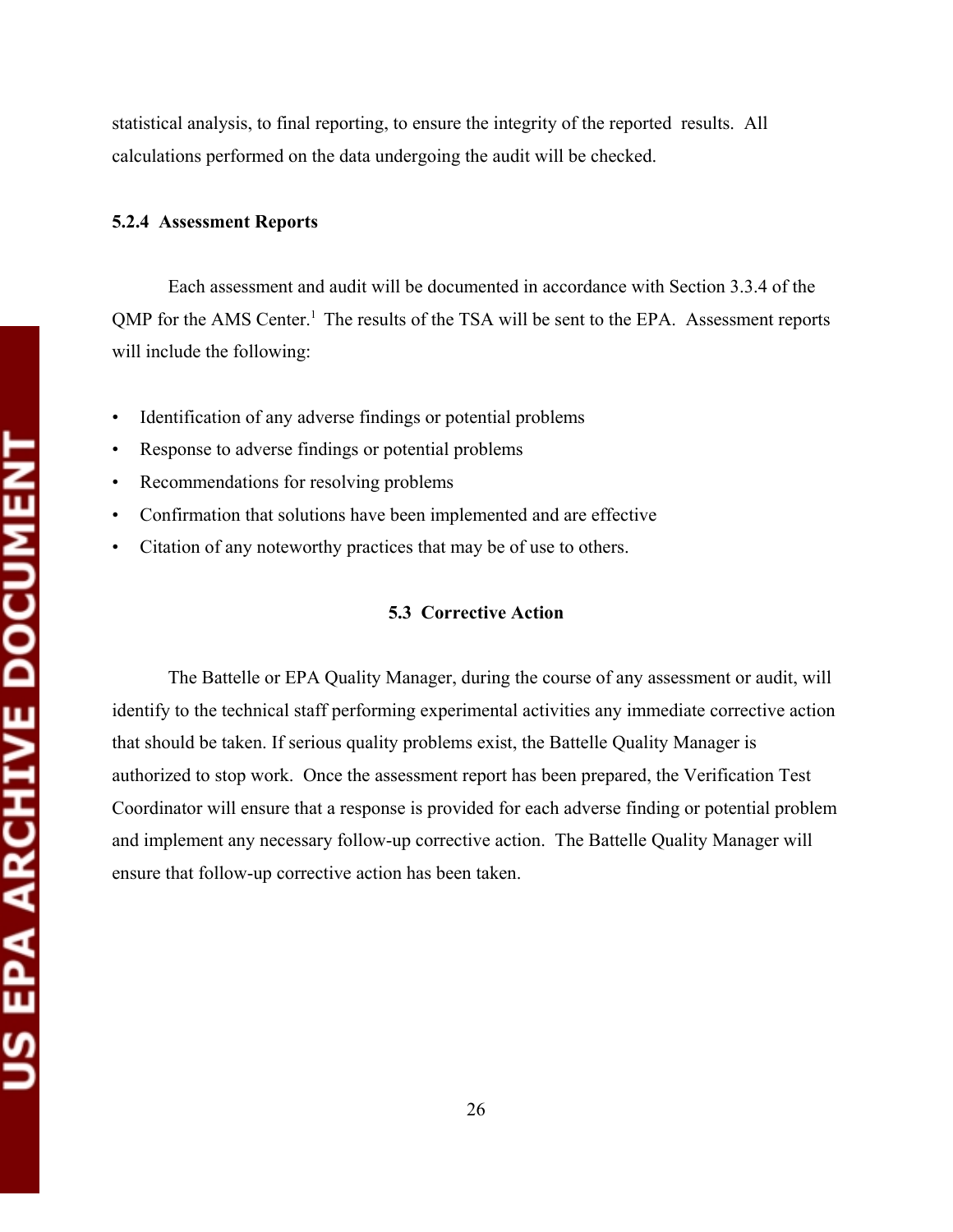#### **6 DATA ANALYSIS AND REPORTING**

#### **6.1 Data Acquisition**

A variety of verification test data will be acquired and recorded electronically or manually by Battelle staff. Operation and maintenance data, sampling procedures, and test results will be documented on data sheets or in laboratory record books. Results from the reference method will be compiled in electronic format.

#### **6.2 Data Review**

Records generated during the verification test by any Battelle staff will be reviewed by a more senior Battelle staff member within two weeks of generation, before these records are used to calculate, evaluate, or report verification results. Table 3 summarizes the types of data to be recorded. These records may include laboratory record books or reference method analytical results. Battelle, contractor, and/or vendor staff will be consulted as needed to clarify any issues about the data records. The review will be documented by the person performing it by adding his/her initials and date to a hard copy of the record being reviewed. This hard copy will then be returned to the Battelle staff member who generated or who will be storing the record.

#### **6.3 Reporting**

The data obtained in the verification test will be compiled separately for each vendor's analyzer, and the statistical calculations described in Section 3 will be applied to each data set without reference to any other vendor's results. At no time will data from different vendor's technologies be compared or ranked. Following completion of the statistical calculations, a draft verification report will be prepared for each vendor's technology, describing the verification test procedures and documenting the performance observed. The draft verification reports will be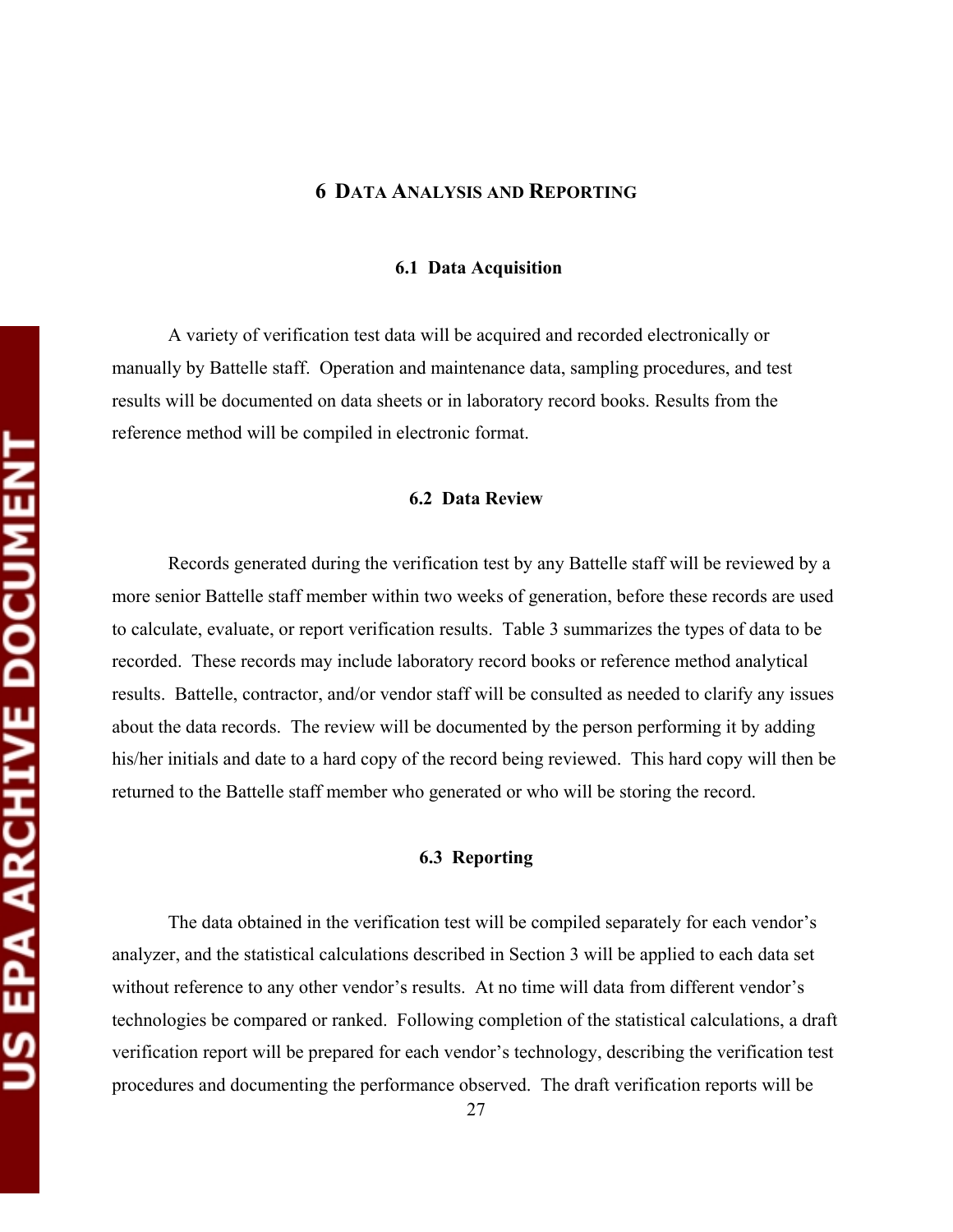submitted to the respective vendors for review and comment. Battelle will consider the comments provided by each vendor when revising the verification reports, but does not guarantee that revisions made to the final verification reports will reflect those comments. After vendor review, the revised reports will be submitted to EPA and AMS Center stakeholders for peer review. The reports will be revised again to address the peer review comments and submitted for final EPA approval.

In parallel with preparation of the verification reports will be preparation of the verification statement for each technology. The verification statement is a two- to three-page summary of the technology, the test procedures, and the test results. Each draft verification statement will be submitted to the respective vendor for review, and then will follow the same revision and EPA review process as the reports. Upon approval by EPA, each verification statement will be signed by a senior manager of Battelle and by an EPA laboratory director. Battelle will reserve the right to post the final verification reports and statements on the ETV Web site (http://www.epa.gov/etv). Original signed verification statements will be provided to the respective vendors for use in marketing their products.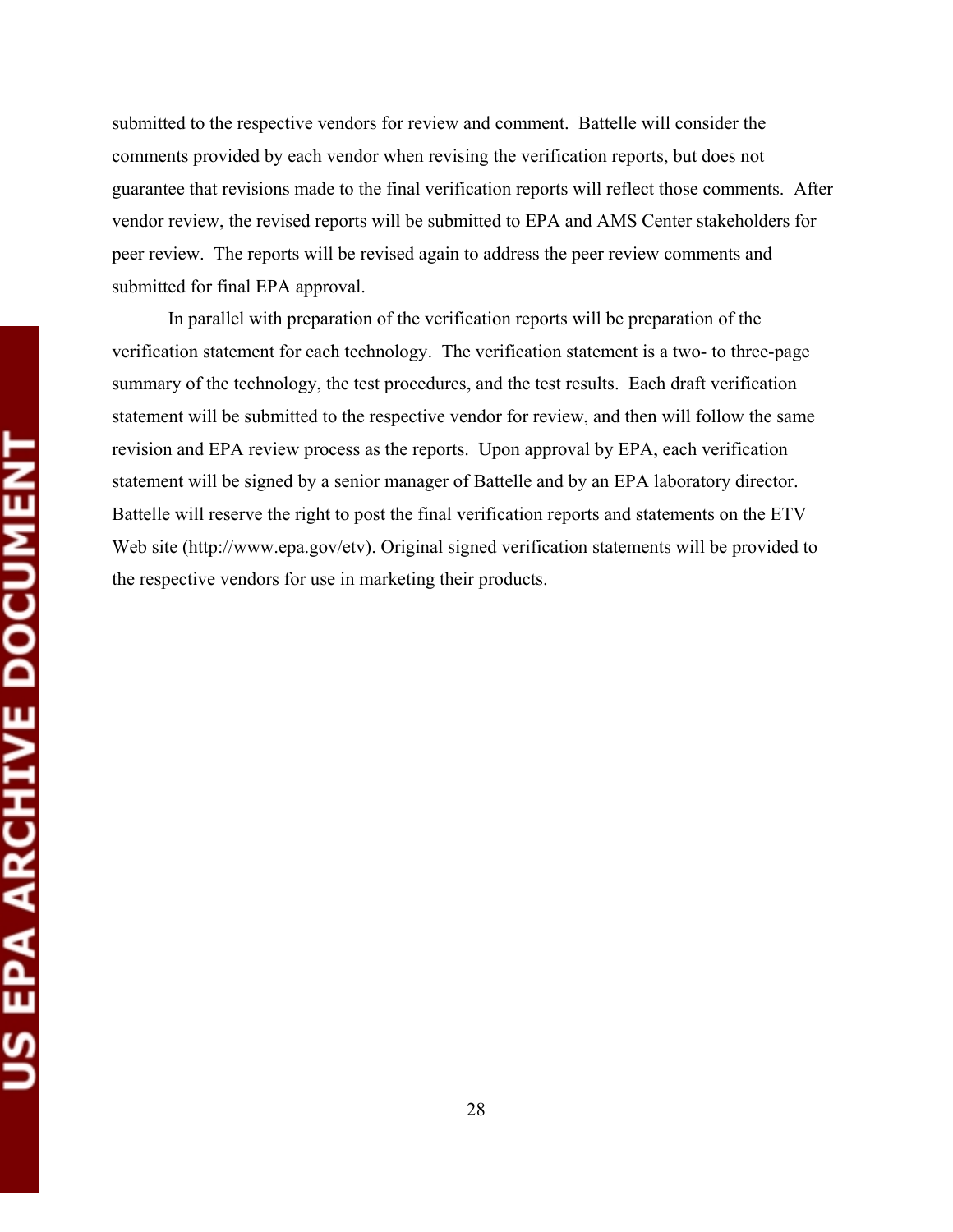| Data to be<br><b>Recorded</b>                                                                    | <b>Responsible</b><br>Party | <b>Where Recorded</b>                                                                     | <b>How Often Recorded</b>                                       | Disposition of Data <sup>(a)</sup>                                                                    |
|--------------------------------------------------------------------------------------------------|-----------------------------|-------------------------------------------------------------------------------------------|-----------------------------------------------------------------|-------------------------------------------------------------------------------------------------------|
| Dates, times of<br>test events                                                                   | Battelle                    | Laboratory record books                                                                   | Start/end of test, and at<br>each change of a test<br>parameter | Used to organize/check test<br>results; manually<br>incorporated in data<br>spreadsheets as necessary |
| Test parameters<br>(meteorological)<br>conditions, analyte<br>concentrations.<br>location, etc.) | <b>Battelle</b>             | Laboratory record books                                                                   | When set or changed, or<br>as needed to document<br>stability   | Used to organize/check test<br>results, manually<br>incorporated in data<br>spreadsheets as necessary |
| Reference method<br>analytical data                                                              | <b>Battelle</b>             | Laboratory record books                                                                   | At least at the time of<br>sampling                             | Used to organize/check test<br>results; manually<br>incorporated in data<br>spreadsheets as necessary |
| Reference method<br>sample analysis,<br>chain of custody,<br>and results                         | Contracted<br>laboratory    | Laboratory record<br>books, data sheets, or<br>data acquisition system,<br>as appropriate | Throughout sample<br>handling and analysis<br>process           | Transferred to<br>spreadsheets/agreed upon<br>report                                                  |

#### **Table 3. Summary of Data Recording Process for the Verification Test**

(a) All activities subsequent to data recording are carried out by Battelle.

#### **7 HEALTH AND SAFETY**

#### **7.1 Laboratory Standard/Performance Test Sample Preparation**

All solid and highly concentrated aqueous solutions of potassium cyanide and NaOH will be handled inside a laboratory hood with the hood sash set to the lowest height that allows for safe manipulation of materials. The following guidelines should be adhered to:

- Personal protective equipment will include safety glasses with side shields, a laboratory coat, and nitrile lab gloves. Gloves will be immediately changed if they become contaminated. (The same gloves can be used for NaOH.)
- All contaminated waste will be handled as hazardous waste and sent out through Battelle Waste Operations.